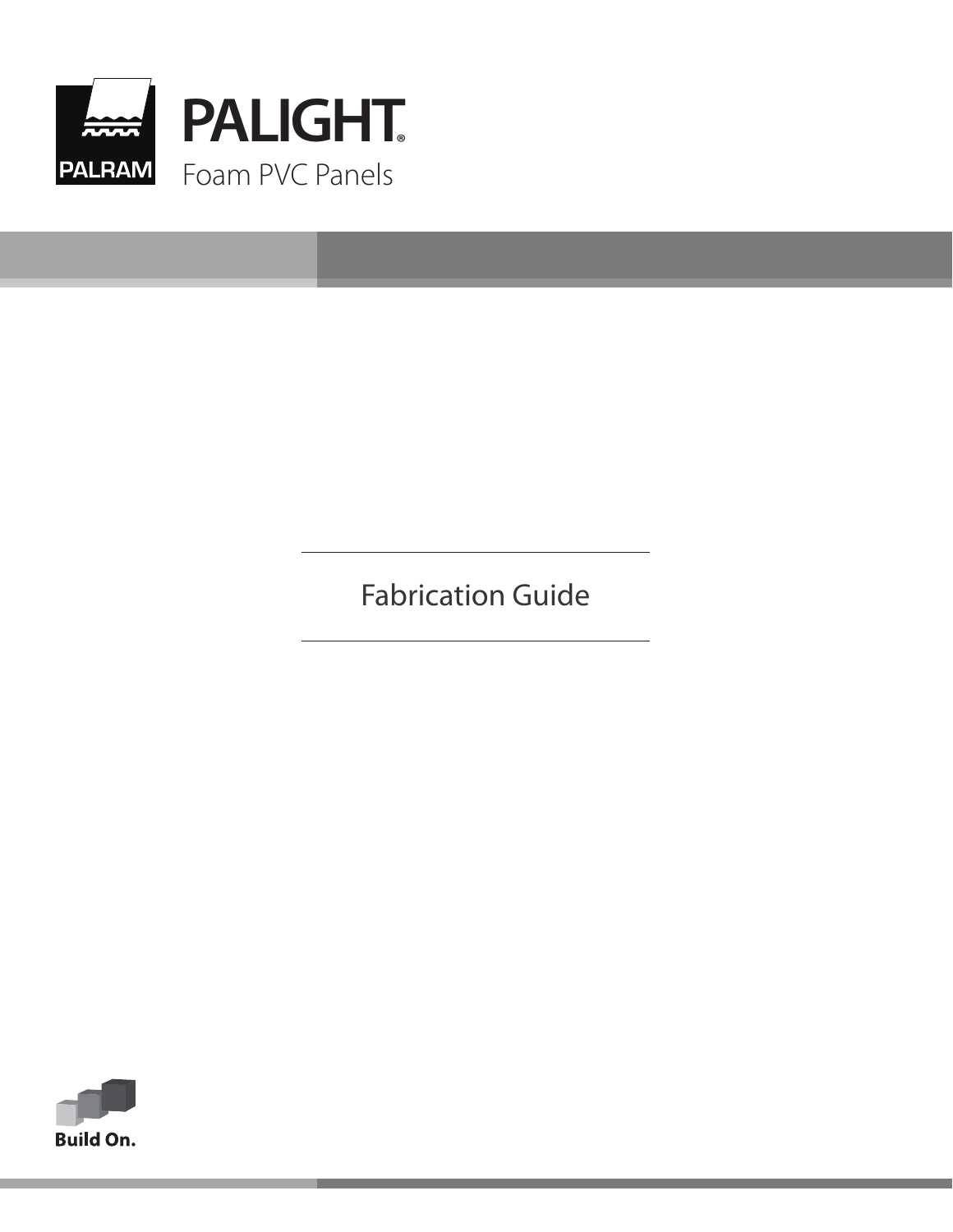# Overview of the PALIGHT Product Line:

Palram is one of the world's largest producers of Free-Foam PVC Sheet products. The table below is provided to help you understand which Palight products are available and how they differ, so you can be sure you're choosing the right product for your application.

| <b>Application &amp;</b><br><b>Product</b> |                                                                                                                                                                                       | Print, Graphics, and Display                                                                                                                                           | Marine                                                                                                                                                                                  | Construction                                                                                      |                                                                                                                                                                                             |
|--------------------------------------------|---------------------------------------------------------------------------------------------------------------------------------------------------------------------------------------|------------------------------------------------------------------------------------------------------------------------------------------------------------------------|-----------------------------------------------------------------------------------------------------------------------------------------------------------------------------------------|---------------------------------------------------------------------------------------------------|---------------------------------------------------------------------------------------------------------------------------------------------------------------------------------------------|
| <b>Feature</b>                             | <b>PALIGHT</b><br>Premium                                                                                                                                                             | <b>PALIGHT</b><br><b>EPS</b>                                                                                                                                           | <b>PALIGHT</b><br>Outdoor                                                                                                                                                               | <b>PALIGHT</b><br>Marine                                                                          | <b>PALIGHT</b><br><b>Trimboard</b>                                                                                                                                                          |
| Colors                                     | Brightest White* &<br>Array of Colors                                                                                                                                                 | White*                                                                                                                                                                 | White*                                                                                                                                                                                  | White*                                                                                            | White*, Sand,<br>and Clay                                                                                                                                                                   |
| Protective Film                            | Palight (1-Sided)<br>Palight DF (2-Sided)<br>Palight NF (No Film)                                                                                                                     | Not Available                                                                                                                                                          | Not Available                                                                                                                                                                           | Not Available                                                                                     | 1-Sided                                                                                                                                                                                     |
| Weight, Density,<br>and Rigidity           | Very Good                                                                                                                                                                             | Good                                                                                                                                                                   | Very Good                                                                                                                                                                               | Very Good                                                                                         | Very Good                                                                                                                                                                                   |
| Available<br>Dimensions                    | <b>Widest Variety</b>                                                                                                                                                                 | Limited                                                                                                                                                                | Variety                                                                                                                                                                                 | Limited                                                                                           | Variety                                                                                                                                                                                     |
| <b>UV</b> Protection                       | Acceptable<br>(applies to white only)                                                                                                                                                 | Limited                                                                                                                                                                | Ideal                                                                                                                                                                                   | Limited                                                                                           | Ideal                                                                                                                                                                                       |
| Intended Use                               | High quality signs,<br>graphics, displays<br>and exhibits.<br>Provides the best all-<br>around performance<br>for digital & screen<br>print applications, and<br>display fabrication. | An Economical Print<br>Substrate (EPS). Great<br>for lamination applica-<br>tions and cost-sensitive<br>or short-term use<br>digital and screen print<br>applications. | Signs and displays<br>destined for long-term<br>outdoor exposure.<br>Available in smooth<br>or wood grain finish.<br>Available in dimen-<br>sions that are suitable<br>for outdoor use. | Intended for marine<br>or motor home appli-<br>cations. Seat backers.<br>cabinet partitions, etc. | Used in home con-<br>struction as a wood<br>replacement for<br>interior or exterior trim<br>moulding. Sold in typi-<br>cal trim board/lumber<br>dimensions, as well as<br>full-size sheets. |

*\*Each white color is specifically formulated per market segment.*



As depicted here, PALIGHT® Premium Foam PVC is available in a broad range of thicknesses. A wide variety of colors are also available. Other variants of PALIGHT are available for specific applications, including PALIGHT EPS, Outdoor, and Trimboard.



Some Foam PVC products manufactured by others may contain lead. Palight is manufactured without lead or any other heavy metal.

While Palram has manufacturing facilities in Israel, China, U.K. and the USA, the majority of products sold by Palram Americas are manufactured in Kutztown, PA, USA.

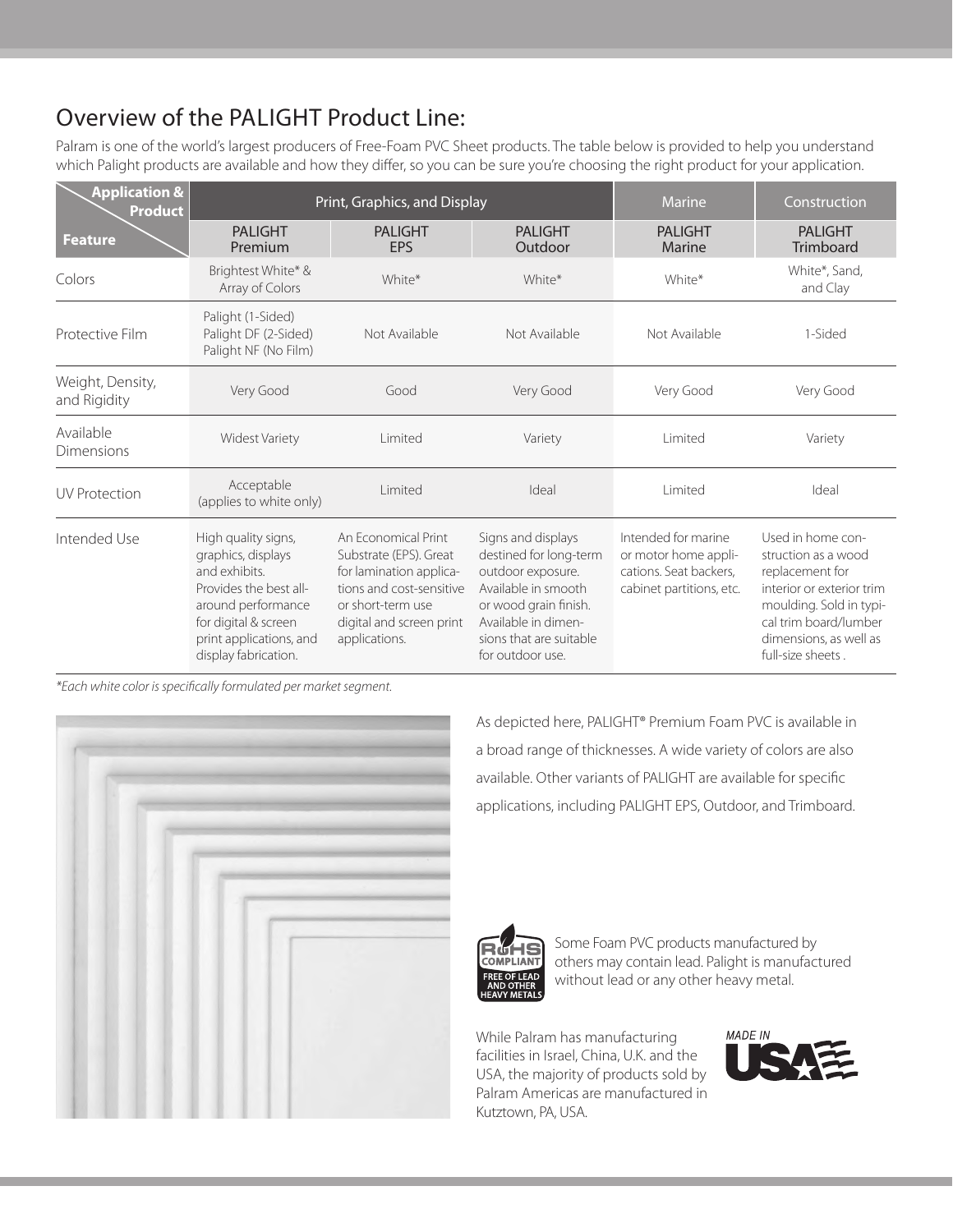# **Contents**

| Introduction to Palight                | 1 |
|----------------------------------------|---|
| Features and Benefits                  | 1 |
| Cutting                                | 1 |
| Drilling                               | 1 |
| Milling                                | 2 |
| Routing                                | 2 |
| Thermal Expansion / Contraction        | 2 |
| Screwing and Nailing                   | 2 |
| Installation                           | 2 |
| <b>Exterior Signs</b>                  | 3 |
| Tips on Sign Installations with Posts  | 3 |
| Significant Items to be Considered     | 3 |
| Screwed Joints                         | 3 |
| Riveted Joints                         | 3 |
| Frame Fastening of Flat Palight Sheets | 3 |

| Hanging Signs                     | 3              |
|-----------------------------------|----------------|
| Adhesive Bonding of Palight       | $\overline{4}$ |
| Heat Bending                      | 5              |
| Thermoforming                     | 5              |
| Heating Cycle                     | 5              |
| Processing Temperatures           | 6              |
| Painting                          | 7              |
| <b>Graphic Applications</b>       | 8              |
| Direct Digital Printing           | 9              |
| Laminating                        | 9              |
| Chemical Resistance               | 12             |
| PSDS Information (Replaces MSDS)  | 16             |
| Recommended Uses and Restrictions | 16             |
| Further Information               | 16             |
| Physical Properties Table         | 16             |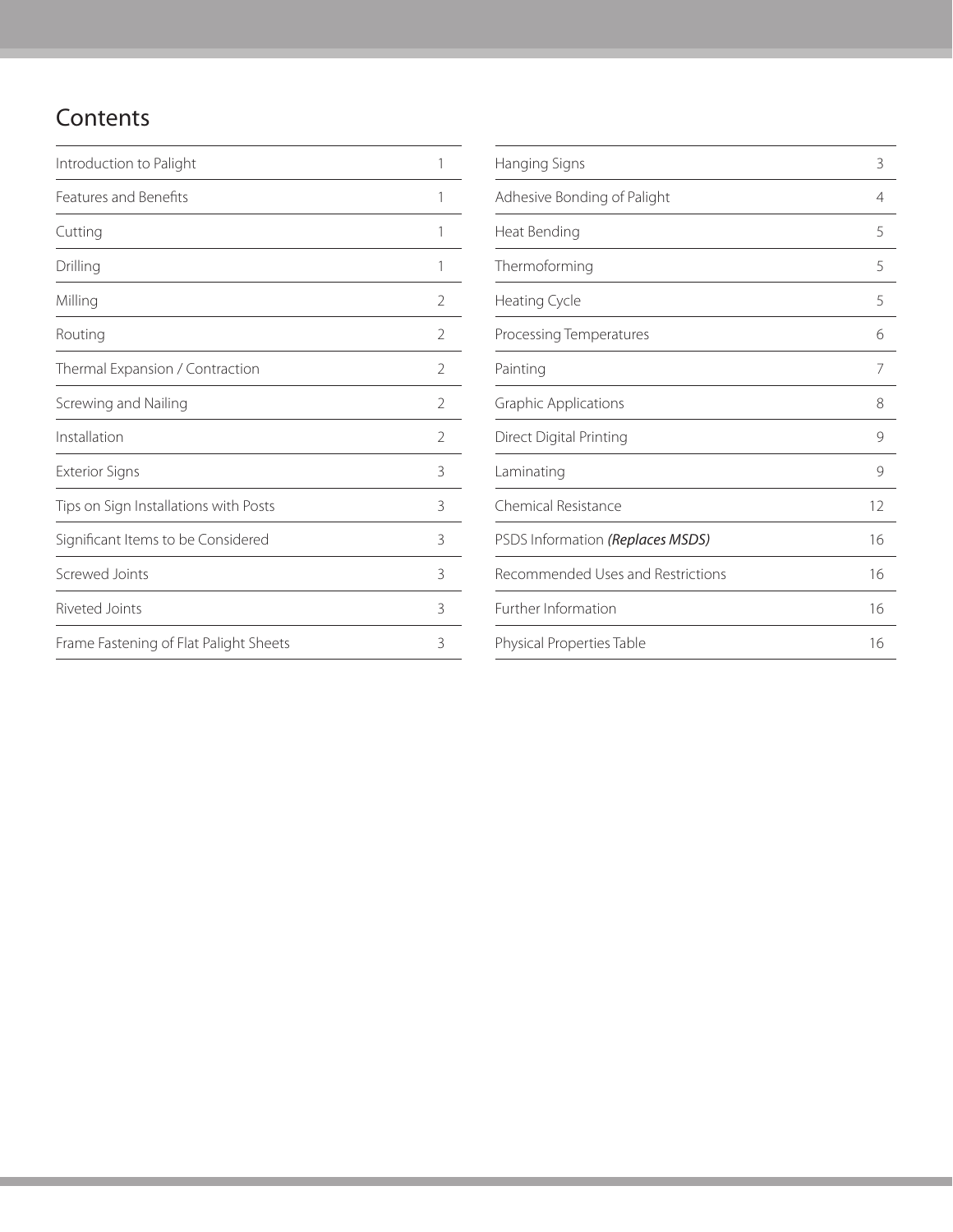### PALIGHT foamed PVC sheet is versatile, flexible, lightweight, and durable and is ideal for use digital or screen printing, fabrication, and construction.

Introduction to Palight

PALIGHT Premium Foam PVC exhibits the whitest color available and has been successfully tested and approved by digital flatbed printer manufacturers worldwide. Printers and display builders will benefit from its consistent, smooth, and bright surface for producing high quality displays.

PALIGHT is easily handled, cut and fabricated using conventional tools and equipment, and can be printed, painted or laminated.

### Features and Benefits

- Ease of Fabrication
- Light Weight
- § Chemical Resistant
- Superior Insulating Characteristics
- Moisture Resistant
- § Great Flammability Ratings
- § Heavy Metal Free
- Manufactured in the USA, Israel, and U.K.

### **Cutting**

### Circular Saws

PALIGHT material up to 3 mm thick can be cut with a knife or blade.

For Palight sheets 3 mm and thicker, carbide-tipped, triple chip, ground type circular saws can be used. The following settings are recommended:

- § Rake angle: 0 to 15
- § Clearance angle: 10 to 20
- Cutting speed: 4,000 to 8,000 feet per minute
- Feed: 70 to 90 feet per minute
- § Tooth pitch: 0.080" to 0.040"
- Band Saws

High speed steel blades normally recommended for wood or plastic can be used for Palight material utilizing the following guidelines.

- 6 to 8 teeth per inch
- Cutting speed: 3,000 to 5,000 feet per minute
- Feed: up to 40 feet per minute

#### Saber Saws

Rough cut type blades ground for plastics can be used on Palight sheets. Smooth metal-cutting blades are not recommended.

## Drilling

Palight can be drilled with carbide-tipped bits using twist drills recommended for metals.

### The following settings are recommended:

- Point angle: between 90 to 110
- § Spiral angle: 30
- § Relief angle: 10
- Cutting speed: 150 to 1,300 feet per minute
- Feed rate: 0.01 to 0.02 inches per revolution

The minimum distance from the edge should be 2 times the hole diameter In an effort to reduce heat build up during drilling of thicker Palight sheets, it may be necessary to periodically remove the drill bit from the Palight material.



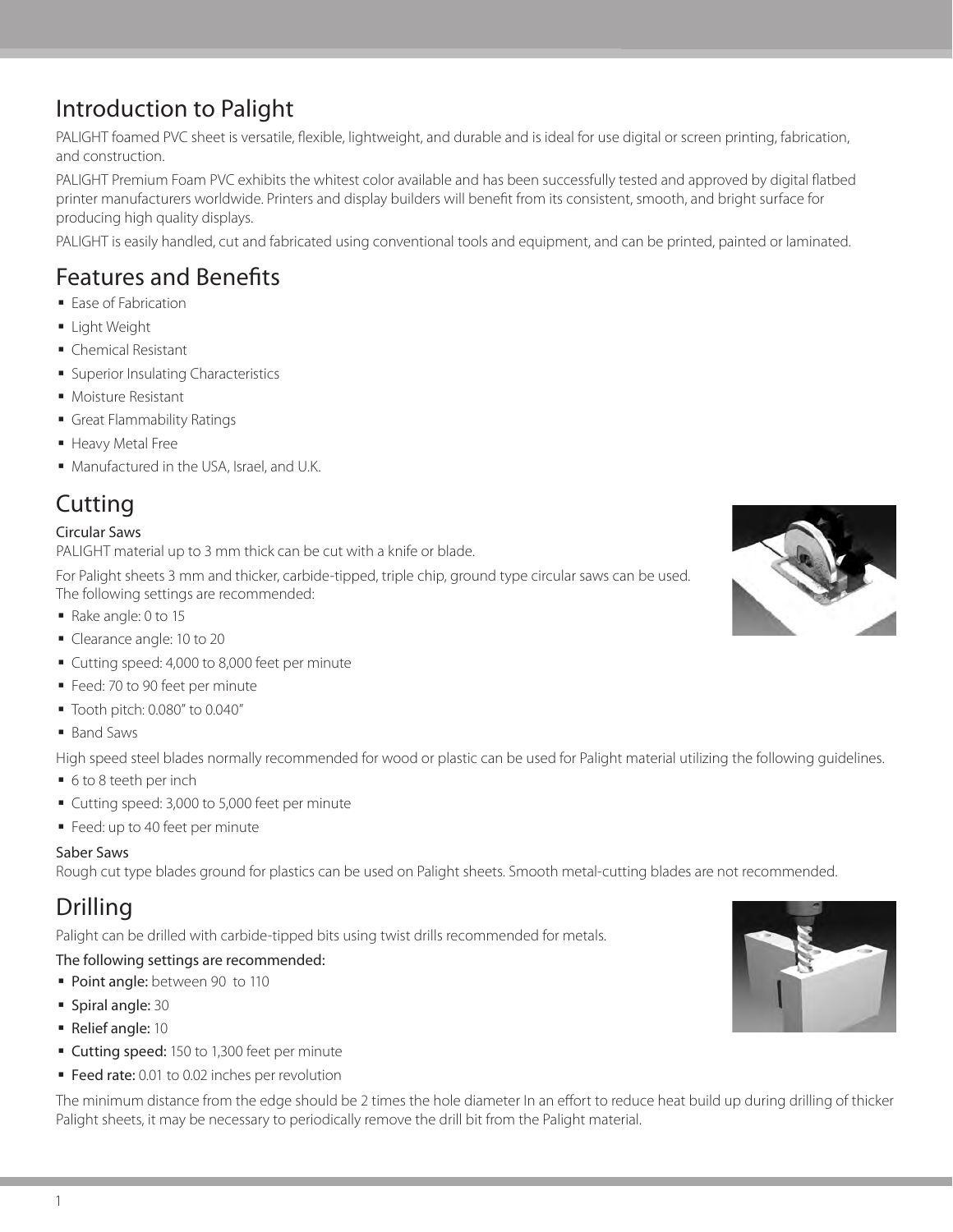# Milling

Palight can be milled by using standard milling machines of various types utilizing the following guidelines:

- § Relief angle: 5 to 10
- § Rake angle: -10 to 0
- Cutting speed: 3,000 to 3,500 feet per minute
- Cutting feed: 0.12 inches per revolution

## Routing

Palight material can be easily routed using multi-fluted carbide tools on standard woodworking routers. Standard tools and machines can be utilized with no need to alter equipment. Adjust feed and speed rates as needed to achieve the best edge finish on the Palight parts.

# Thermal Expansion/Contraction

As with most plastics, Palight foamed PVC will expand and contract with an increase or reduction in temperature. This material property is known as linear thermal expansion and contraction.

Since Palight can be used in a wide variety of indoor and outdoor applications, linear thermal expansion and contraction may need to be considered during the fabrication and installation of the material. It is important to take in to account the temperature at which the Palight material was fabricated as well as the temperature of the installation.

Palight should not be used in applications or climatic conditions that exceed 140° F *(ambient or surface temperature)*, at which temperature the Palight will soften and permanently deform. Dark colors are generally not recommended for outdoor use, as they absorb heat and can easily exceed the maximum allowable temperature of 140° F.

| Palight Linear Expansion/Contraction<br><b>Quick Reference</b> |                                                                                 |        |        |         |  |  |  |  |
|----------------------------------------------------------------|---------------------------------------------------------------------------------|--------|--------|---------|--|--|--|--|
| Total Temp.                                                    | Expansion / Contraction of Material at<br>Standard Lengths / Widths (in inches) |        |        |         |  |  |  |  |
| Change $(\Delta)$                                              | 48 in.                                                                          | 60 in. | 96 in. | 120 in. |  |  |  |  |
| $20^{\circ}$ F                                                 | 0.036                                                                           | 0.044  | 0.071  | 0.089   |  |  |  |  |
| $40^{\circ}$ F                                                 | 0.071                                                                           | 0.089  | 0.142  | 0.178   |  |  |  |  |
| $60^{\circ}$ F                                                 | 0.107                                                                           | 0.133  | 0.213  | 0.266   |  |  |  |  |
| $80^{\circ}$ F                                                 | 0.142                                                                           | 0.178  | 0.284  | 0.355   |  |  |  |  |
| $100^{\circ}$ F                                                | 0.178                                                                           | 0.222  | 0.355  | 0.444   |  |  |  |  |
| $120^{\circ}$ F                                                | 0.213                                                                           | 0.266  | 0.426  | 0.533   |  |  |  |  |
| $140^{\circ}$ F                                                | 0.249                                                                           | 0.311  | 0.497  | 0.622   |  |  |  |  |

| Distances Between Fastening Points<br>for Screw and Rivet Joints |                                   |  |  |  |  |
|------------------------------------------------------------------|-----------------------------------|--|--|--|--|
| Sheet<br><b>Thickness</b>                                        | Distance Between Fastening Points |  |  |  |  |
| $2 \text{ mm}$                                                   | $6 - 8$ in                        |  |  |  |  |
| 3 mm                                                             | $12 - 16$ in                      |  |  |  |  |
| 4 mm                                                             | $20 - 28$ in                      |  |  |  |  |
| $5 \text{ mm}$                                                   | $31 - 43$ in.                     |  |  |  |  |
| 6 <sub>mm</sub>                                                  | $47 - 70$ in                      |  |  |  |  |
|                                                                  |                                   |  |  |  |  |

# Screwing and Nailing

Any type of screw or nail can be used to fasten Palight material. Power nailers and screw driving equipment are suggested. Inserting the screw or nail in an elongated slot or an oversized hole is recommended so that the material can expand or contract if fluctuations in temperature occur. For best results, use oversized washers or grommets in combination with screws.

# Installation

Palight is manufactured as an extruded foam PVC product with a directional grain running the entire length of the sheet. This manufacturing process gives Palight greater flexural strength in the direction of the extrusion. The grain of the Palight should always be installed perpendicular to the fastening point.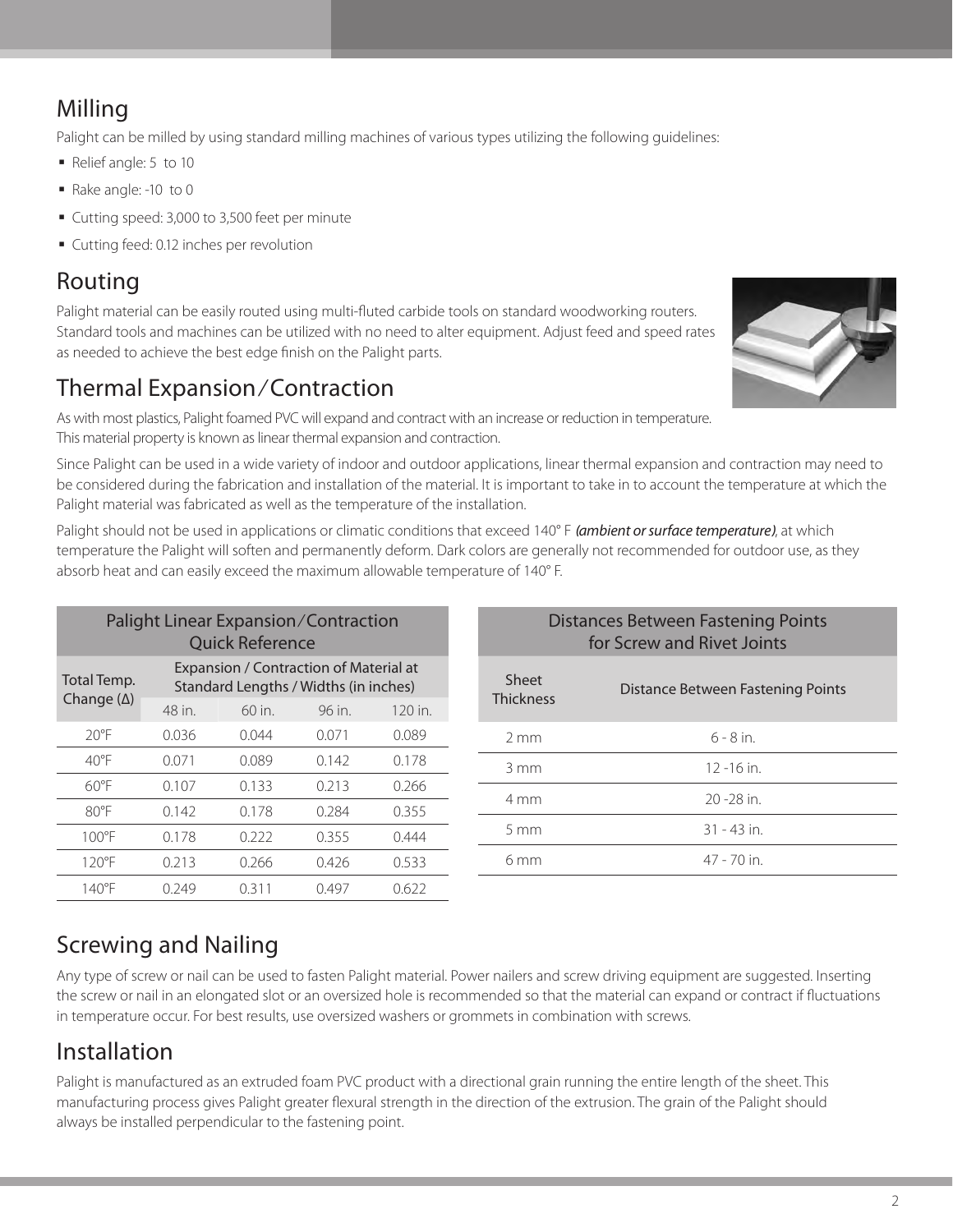# Exterior Signs

Palight, when used correctly and with basic mechanical fixing methods is suitable for exterior use. Using Palight can provide an excellent weatherproof sign substrate ready for screen printing, painting, or vinyl graphics.

# Tips on Sign Installations with Posts

The following tips have been compiled to be used as a general guide for fixing Palight for a minimum amount of breakage.

Unusual designs falling outside the examples given may require certain modifications when considering Palight.

## Significant Items to be Considered

- 1. Bolt holes should always be larger than the bolt shaft to allow for thermal expansion and contraction, thus eliminating the possible stress at bolt fixing points. The use of washers spread the compressive load when bolts/nuts are tightened. Be sure not to over tighten as this will weaken the connection.
- 2. Split timber posts are the best to use because the Palight is supported evenly on both sides. If steel or aluminum poles are used, nylon bolts and washers give the best results. Be certain not to skimp on fasteners for these types of installation. They should be evenly spaced and away from the top and bottom edges.

# Screwed Joints

For the attachment of Palight, basically all known through bolts are acceptable. For outdoor mounting, it is recommended that the bolt shank be passed through the PALIGHT in prepared holes or suitably dimensioned slots that leave adequate clearance between the bolt shank and the Palight.

The screws should only be tightened firmly enough to allow the sheet to expand and contract in all directions without warping or buckling. Tapping screws or screws with form fitted passage of the shank through the sheet should be avoided, but are allowed for interior uses with predictably low temperature variations.



The diameter of the hole or length of the slot should not be less than 2.5 times the shank diameter of the fastener. Disc washers should be used to cover the holes or to bridge the slots and they should be large enough to ensure adequate

load distribution. Precise centering of the screws in holes and slots is essential to permit free movement of the sheet in all directions.

# Riveted Joints

The same measures that are used for screwed joints also apply to riveted joints. For this reason full rivets, whose shaft enlarges during the clenching operation so that the clearance to the hole diameter diminishes, are not suitable for outdoor mounting of Palight. Blind rivets (pop rivets) are suitable for fastening Palight to metal bases which are mounted by the drawing of aluminum or the steel mandrel.

# Frame Fastening of Flat Palight Sheets

Palight can be fastened utilizing various different framing materials such as, but not limited to, wood, aluminum, steel and vinyl. Besides the inherent rigidity of Palight sheets, which is dependent on thickness, all possible exterior stresses, e.g., wind pressure, etc., must be taken into consideration in frame fastening. For appropriate mechanical and elastic property values the data sheet should be consulted. Dimensional changes due to thermal expansion (or contraction) must be taken into consideration by leaving sufficient clearance between the sheet edge and the frame.

# Hanging Signs

Palight may be successfully used as interior hanging signs. As Palight is an extruded sheet product, thin gauges or large hanging signs may require additional support. The addition of an aluminum or thick walled plastic "C" channel across the top, bottom, or around the perimeter may be needed to alleviate any tendencies to warp. When the additions of supporting channels are not an option, the method illustrated to the right may also be used to help prevent bowing. Holes should be located 2-1/2 times material thickness from edge.

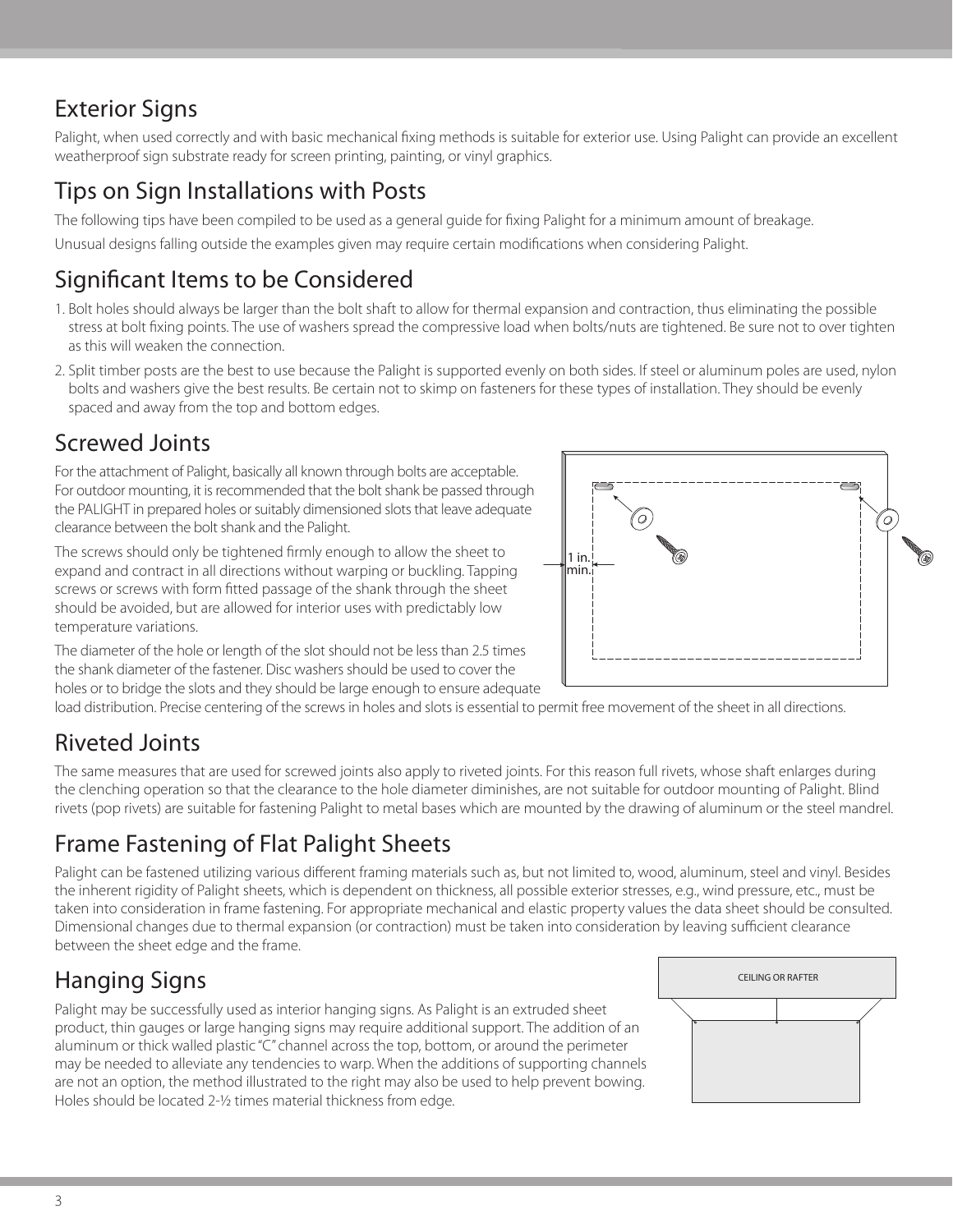# Adhesives and Manufacturers

The table below lists several adhesives and their bonding applications for materials commonly used in fabricating Palight products. The listed adhesives and manufacturers are for informational purposes only. Please perform the appropriate tests to ensure that the materials will produce desired results.

| Adhesive                             | Manufacturer              | Phone / Website    | <b>Adhesive Type</b> | Palight Material | Aluminum | Wood               | Masonry | Acrylic | Plastics                 | Steel<br>Galvanized | Polystyrofoam           |
|--------------------------------------|---------------------------|--------------------|----------------------|------------------|----------|--------------------|---------|---------|--------------------------|---------------------|-------------------------|
| Tetrahydrofuran (THF)                | ISP Technologies          | 973-628-4000       | Solvent              | $\mathbf{v}$     |          |                    |         |         |                          |                     |                         |
| IPS Weld-on 2007                     | IPS Weld on               | 310-898-3300       | Solvent Mixture      | ✓                |          |                    |         |         | $\overline{\mathscr{L}}$ |                     |                         |
| PVC Pipe Cement                      | Multiple Mfgs.            |                    | Solvent Mixture      | $\checkmark$     |          |                    |         |         | ✔                        |                     |                         |
| <b>TACC 15-165</b>                   | TACC International        | 781-878-7015       | Synthetic Rubber     |                  |          |                    |         |         |                          |                     | $\overline{\mathbf{v}}$ |
| Scotch Grip Plastic<br>Adhesive 4475 | 3M                        | 800-362-3550       | Solvent Mixture      | $\checkmark$     |          |                    |         |         |                          |                     |                         |
| Liquid Nails LN 602                  | Liquid Nails              | 800-634-0015       | Synthetic Rubber     | ✔                |          |                    |         |         |                          |                     |                         |
| Parabond P28 Cement                  | Parabond                  | 800-763-7272       | Solvent Mixture      | $\checkmark$     |          |                    |         |         | $\overline{\mathbf{v}}$  |                     |                         |
| DOW 795 Silicone                     | Dow Corning               | www.dowcorning.com | Silicone             | ✔                |          | $\boldsymbol{\nu}$ |         |         |                          |                     |                         |
| Bostik 4045                          | <b>Bostik Corporation</b> | www.bostik-us.com  | Solvent Mixture      | ✔                |          |                    |         |         |                          |                     |                         |

# Adhesive Bonding of Palight

### General Information

Palight material can readily be bonded to itself or other materials. Commercially available adhesives that are suitable for bonding rigid PVC materials can be used for this purpose.

There are several considerations when

choosing an adhesive:

- 1. The material to be bonded with Palight
- 2. Strength required—structural vs. non-structural
- 3. Temperature range expected
- 4. Expansion/contraction
- 5. Ease of application methods, curing times
- 6. Cost effectiveness
- 7. Environmental and safety considerations—flammability, fumes, odors, etc.

#### Surface Preparation

In order to attain the optimum bond, the Palight material surfaces to be bonded must be cleaned and degreased using a white cloth soaked in isopropyl alchohol.

### Selection of Adhesives

The selection of the proper adhesive for a project depends on the materials to be joined, as well as the end use and other considerations mentioned previously.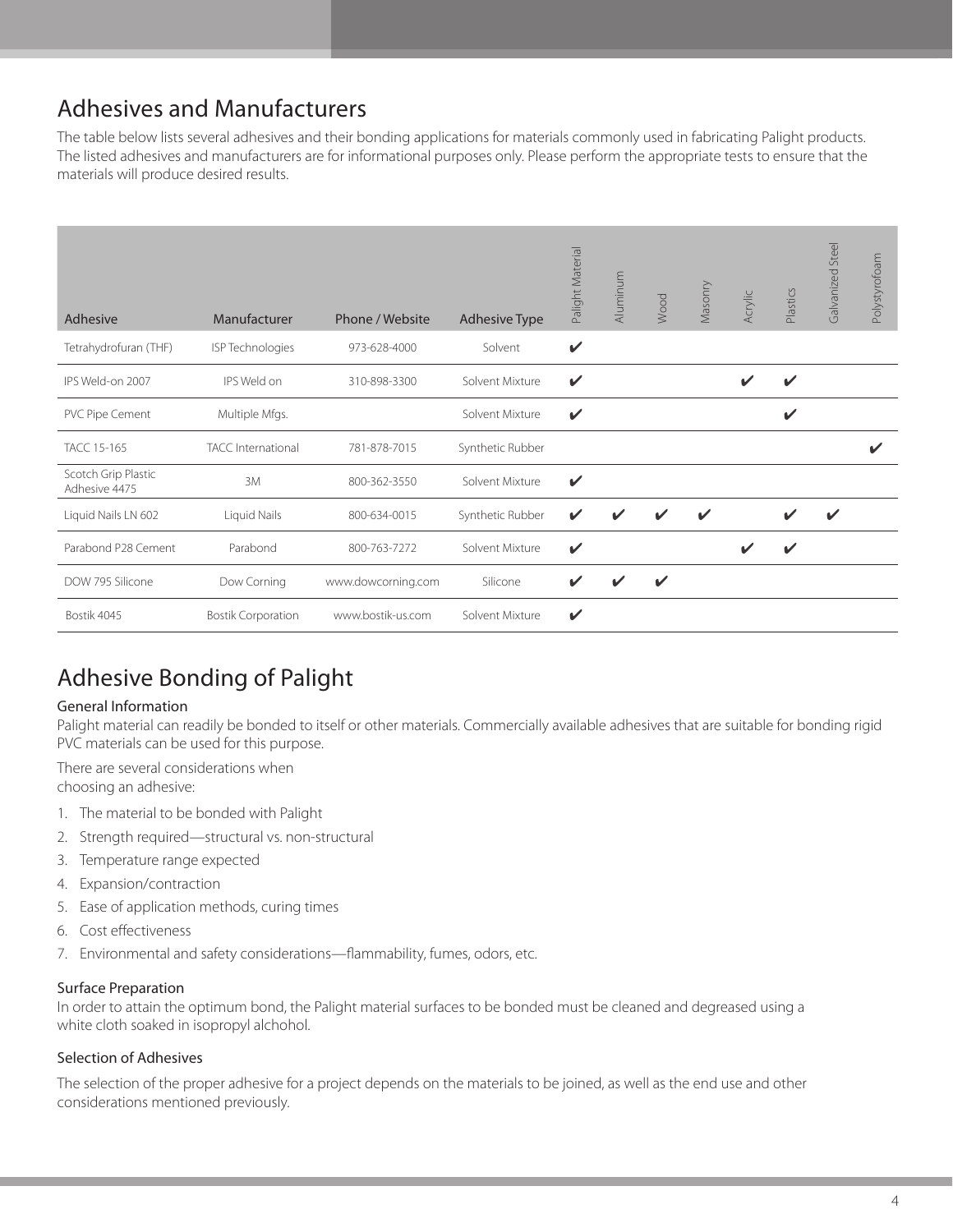### The following suggestions serve as general guidelines:

- A. Bonding Palight Material to Palight Material
	- 1. For edge bonding and joining parts made of Palight material, use a PVC solvent such as (THF, MEK, cyclohexanone solvent systems).
	- 2. For bonding large areas: If using PVC solvent such as pipe cement, spread with notched trowel and work rapidly.
- B. Bonding Palight Material to Non-Porous Solid Material (such as PVC, other plastics or metal):
	- 1. Contact adhesive with solvent:
		- a. Neoprene, nitrile, polyurethane or other synthetic rubber types.
		- b. Adhesive must be applied to both faces. Parallel beads of adhesive are often preferred because it allows evaporation of solvent providing faster cure.
		- c. Use a slow setting adhesive, when bonding large areas. This allows for more time to properly install the panels prior to the adhesive curing.
		- d. For bonding Palight material to flexible PVC sheets, only plasticizer-resistant types of adhesives should be used.
- C. Bonding Palight Material to Porous Materials (such as paper, textiles, fabrics or wood).
	- 1. Contact adhesive with solvent: Same systems as for non-porous materials.
	- 2. Construction mastic, structural silicone adhesives.

Considerations such as expected temperature ranges (expansion/contraction), substrate and size of Palight material panels should be taken into consideration when deciding on a method of attachment.

### Heat Bending

Palight sheet material can be bent by using Calrods, radiant heaters, strip heaters or air-circulated ovens. Heat guns can also be used on small areas. To ensure best results, a rheostat should be used to control heating of the Palight so that the surface temperature does not exceed 340˚ F. Heating Palight material over 340˚ F can cause the surface to become rough and possibly discolor.

 When using a metal contact strip heater, cover the heater strip with Teflon spray to prevent marking the Palight. Different sizes of rectangular heating bars can be used to produce bends of different radii. The larger the heated area of the Palight, the larger the radius that can be created. Palight should be heated from both sides when the sheet is thicker than 4 mm. Palight requires heating at the rate of approximately 30 to 40 seconds per millimeter of thickness prior to bending.

To form tighter bends with smaller radii, use a small heated area on the upper surface (inside the bend) of the Palight sheet and a larger heated area on the bottom surface (on the outside of the bend) of the sheet. A minimum radius of twice the sheet thickness is necessary to avoid breakage. When bending Palight into an angle, typically the extension of the Palight on either side of the angle should be at least 20 times the thickness of the Palight material.

For example, 6 mm (1/4") Palight would require the extension on each side to be 120 mm (4-3/4") in order to avoid warping of the material. For sides less than 20 times the material's thickness, the entire sheet must be heated. Once the Palight is bent, place it in a fixture, such as a jig or clamp, to cool. Fans and/or compressed air will speed the cooling process.

# Thermoforming

Palight is a slightly expanded thermoplastic sheet material which may be thermoformed by all conventional methods and techniques. Standard machines used for thermoforming work with Palight. With regard to forming capability, extensibility, and detail definition, Palight has certain limitations. The air entrapped in the closed cells cannot be plasticized by the heat and can affect the molding and stretching of the sheet. Palight is most suitable for large-faced and smoothly-contoured parts. Draw ratios between 1:1 and 1:1.25 are readily attainable with Palight. Larger ratios can be accomplished with auxiliary equipment such as plug assist or pressure assist forming. The radius and depth of draw is generally limited to the extent that the surface of the material can stretch. Palight does not need to be dried prior to forming, assuming it is stored indoors and properly sheltered.

## Heating Cycle

Because Palight is moderately expanded, it reacts differently than solid plastic materials and the working cycle is generally shorter. Small panel ceramic or quartz sandwich heaters are the most efficient type of heating. Care must be taken to not overheat the surfaces during the heating cycle in order to avoid degradation. For more uniform temperature distribution, preheat Palight in a circulating air oven at 140° F.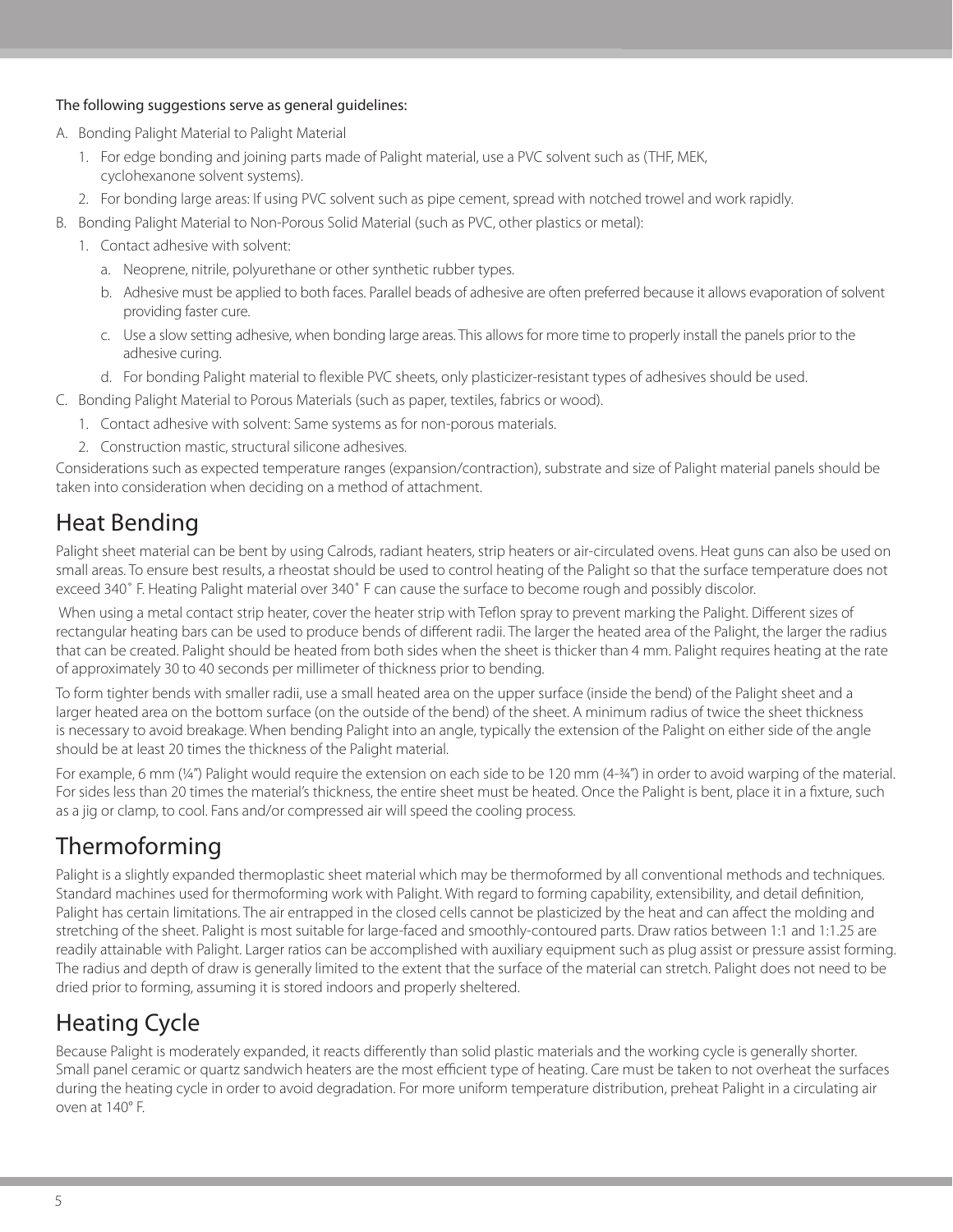## Processing Temperatures

| Thermoforming Processing Temperature Range For Palight |         |                        |            |                    |                 |                |                             |                    |             |
|--------------------------------------------------------|---------|------------------------|------------|--------------------|-----------------|----------------|-----------------------------|--------------------|-------------|
|                                                        |         |                        |            |                    |                 | $\overline{4}$ |                             |                    |             |
| Mold & Set Temp.                                       |         | Lower Processing Limit |            |                    | Orienting Temp. |                | Normal Forming (core) Temp. |                    | Upper Limit |
| $\circ \mathsf{F}$                                     | $\circ$ | $\circ \mathsf{F}$     | $^{\circ}$ | $\circ \mathsf{F}$ | O(              | $\circ$ F      | $\circ$                     | $\circ \mathsf{F}$ |             |
| 115                                                    | 46      | 240                    | 116        | 260                | 127             | 275            | 135                         | 350                | 177         |

### Mold and Set Temperature: 1

The set temperature is the temperature at which the sheet hardens and can be safely removed from the mold. The closer the Mold temperature is to the Set temperature, the smaller the chance of encountering internal stress problems.

#### Lower Processing Limit: 2

This is the lowest temperature possible for the sheet before it is completely formed. Material formed at or below this temperature could have severely increased internal stresses that later can cause warping, and lower impact strength.

#### Orienting Temperature: 3

Biaxially orienting the molecular structure of thermoplastic sheet approximately 275% to 300% at these temperatures and their cooling greatly enhances properties such as impact and tensile strength.

#### Normal Forming Temperature: 4

This is the temperature which the sheet should reach for proper forming conditions under normal circumstances. The normal forming temperature is determined by heating the sheet to the highest temperature at which it still has enough strength to be handled, yet below the degradation temperature.

#### Upper Limit: 5

The Upper Limit is the temperature at which the sheet begins to degrade or decompose. It is crucial to ensure that the sheet temperature stays below this temperature.

#### Additional Thermoforming Tips

Palight material, provided it is stored indoors or properly sheltered, need not be dried before forming. Unlike ABS and polycarbonates, Palight material does not absorb any hydroscopic moisture.

Plug-assist forming, using normal equipment, is necessary for more complicated shapes. Because of the lower heat capacity of Palight material, low conductivity materials must be used for the plug.

Molds must be designed to facilitate ready flow of material. Sharp edges and narrow recesses should be avoided. Radii should not be less than 1.5 to 2 times the original sheet thickness.

Double-sided (sandwich type) heating is strongly recommended, especially for thicker sheets, Palight material of 3 mm gauge and thicker can be thermoformed only with a double-sided heating arrangement.

When heated above 140° F, sheets shrink slightly in the extrusion direction. Provide for the firm clamping down of sheets or for controlled slip-in.

When thermoforming colored Palight material, deep draws combined with sharp radii may cause stress whitening, as with most PVC materials.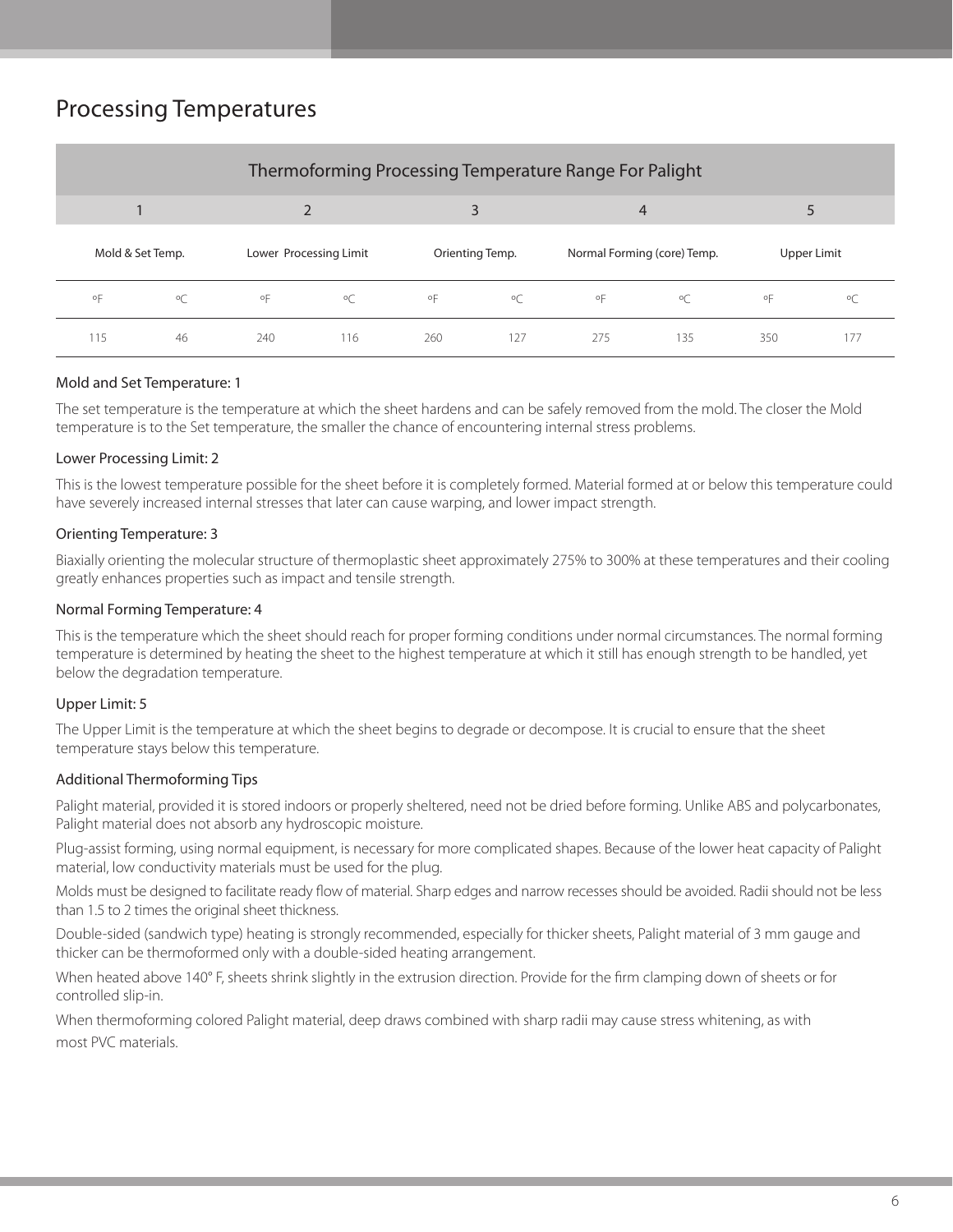# Painting

The painting of Palight is easily accomplished with paints known to have compatibility with rigid PVC.

Selection of a paint system for each use should be guided by the following:

- 1. Cost effectiveness.
- 2. Ease of application.
- 3. Safety and Environmental odor, solvent systems, toxicity, etc.
- 4. Convenience and speed one part vs. two part, one coat vs. multiple coats.
- 5. Solvent and/or chemical resistance.
- 6. Outdoor weatherability & reflectance value. *(When painting Palight with darker colors, for use in exterior applications, it is imperative that the paint has a light reflectance value of 55 or higher in order to avoid excessive heat absorbtion, which will result in distortion of the Palight.)*

### I. Types of paints known to be compatible with Palight sheet

- A. Vinyls
- B. Acrylic Lacquers
- C. Two part polyurethanes

With Palight, water-based latex systems and oil-based enamels generally do not have the good adherence properties of solvent based systems. Although, the use of primers can improve the adherence of non-solvent based systems, the adherence is usually minimal.

### II. Surface Preparation

- A. The surface to be painted must remain dry, clean, and grease free.
- B. Any surface scratches on Palight will have a tendency to telegraph through the paint. In order to remove small scratches or dents, rapidly fan a heat gun over the affected area. Care must be taken not to leave the hot air in one place for too long, as the surface can be deformed.
- C. It is highly recommended that the surface be cleaned with a rag moistened with isopropyl alcohol prior to painting.

### III. Adhesion Test

- A. The paint system chosen should always be tested for adequate adhesion. To test for adhesion, conduct the Cross Hatch Test after the paint has dried for at least 24 hours.
	- 1. Make eleven parallel cuts 1/16" apart with a razor blade knife. Make eleven similar cuts at 90 degrees to cross the first set.
	- 2. Across the scored area apply a strip of strong tape, such as #610 Scotch tape. Press firmly.
	- 3. Immediately remove the tape by pulling it back upon itself at 180 degrees in one rapid motion.
	- 4. There shall be no removal of the paint squares to obtain a good adhesion rating.

### IV. Application

- A. Paints can usually be applied with a brush or roller, although conventional air spray equipment will provide a more consistent appearance.
- B. Consult paint manufacturer's literature for recommended application technique and thinning requirements.

### V. Drying

Palight is a thermoplastic material. It should not be dried at temperatures in excess of 140° F. For drying and cure times, consult paint manufacturer's literature.

CAUTION: Due to the wide variety of paint products on the market, and the fact that some paints have been known to embrittle or bow Palight, testing is recommended for the initial use of any coating system before commercialization.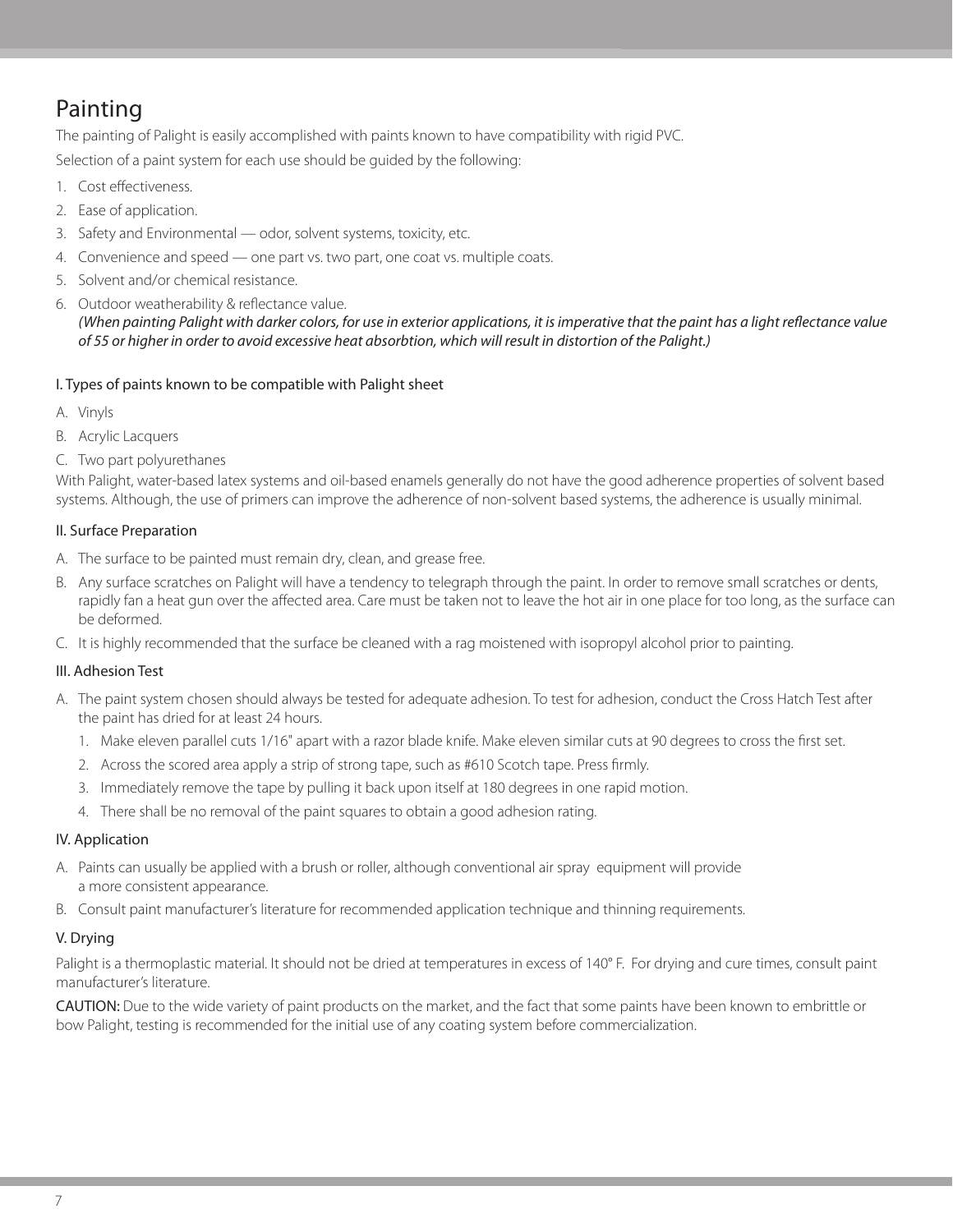## Graphic Applications

Palight performs superbly in a wide range of graphic applications including those involving paints, screen printing, digital flatbed printing and vinyl films. Palight can be used to create weather-resistant signs, displays or Point of Purchase (POP) materials. The smooth Palight surface is ideal for all types of graphics, and it requires little surface preparation or surface treatment.

### General Considerations

To ensure best results for any graphic application using Palight, consider the following factors that may affect the finish installation:

- Environmental and safety concerns
- § Weathering
- § Chemical resistance
- Ease of application
- Cost-effectiveness
- Hardness
- § Scratch resistance
- Priming or multicoat paint applications

TIP: Because of the wide range of products available, select paints carefully for each application. Initial testing of the selected paint system is recommended before a production run.

### Cleaning / Pretreating

Before screen printing or painting Palight, the surface area should be cleaned with isopropyl alcohol and a clean white cloth. Depending on the specific application, certain pre-treatments may also be required, as described in the following sections.

#### Screen Printing

With Palight, the process of Screen Printing is easily accomplished. The surface of Palight has a closed cell matte finish that makes mistakes easily wipe off with the appropriate thinner.The use of Vinyl and Vinyl/acrylic, solvent based inks are very compatible with Palight.

The use of Water Based Screen Printing Inks has also had some success with Palight material. Ink manufacturer directions must be followed for good adhesion. Surface preparation of Palight for screen printing is similar to those of painting.

- A. The surface to be screen printed area must remain dry, clean, and grease free.
- B. Any surface scratches on the Palight will have a tendency to shadow through the ink.

In order to remove small scratches or dents, rapidly fan a heat gun over the affected area. Care must be taken not to leave the hot air in one place for too long, as the surface can become deformed. It is highly recommended that the surface be cleaned with a white cloth moistened with isopropyl alcohol prior to printing.

All screen printing inks should be tested in a manner which duplicates your printing process before initiating production. It is strongly recommended to consult the appropriate ink manufacturer regarding any required ink additives such as catalyst for proper adhesion and exterior usage. Screen Printing ink should air dry, rather than be heat dried. Temperatures in excess of 140° F may cause warping or bowing of Palight material.

Most UV Screen Printing Inks that are compatible with rigid PVC will work on Palight. The most important factor to be considered when using UV systems is the curing oven. Low wattage bulbs should be used to keep the temperature below 140° F. The use of UV curing systems, which have variable speed conveyors, are considered the best type to use with Palight.

Please consult the following ink manufacturers regarding the recommended inks to be used with Palight foam PVC.

| Fujifilm Sericol USA, Inc. | NazDar                  |
|----------------------------|-------------------------|
| 1101 W. Cambridge Dr.      | 8501 Hedge Lane Terrace |
| Kansas City, KS 66103      | Shawnee, KS 66227-3290  |
| 913-342-4060               | 913-422-1888            |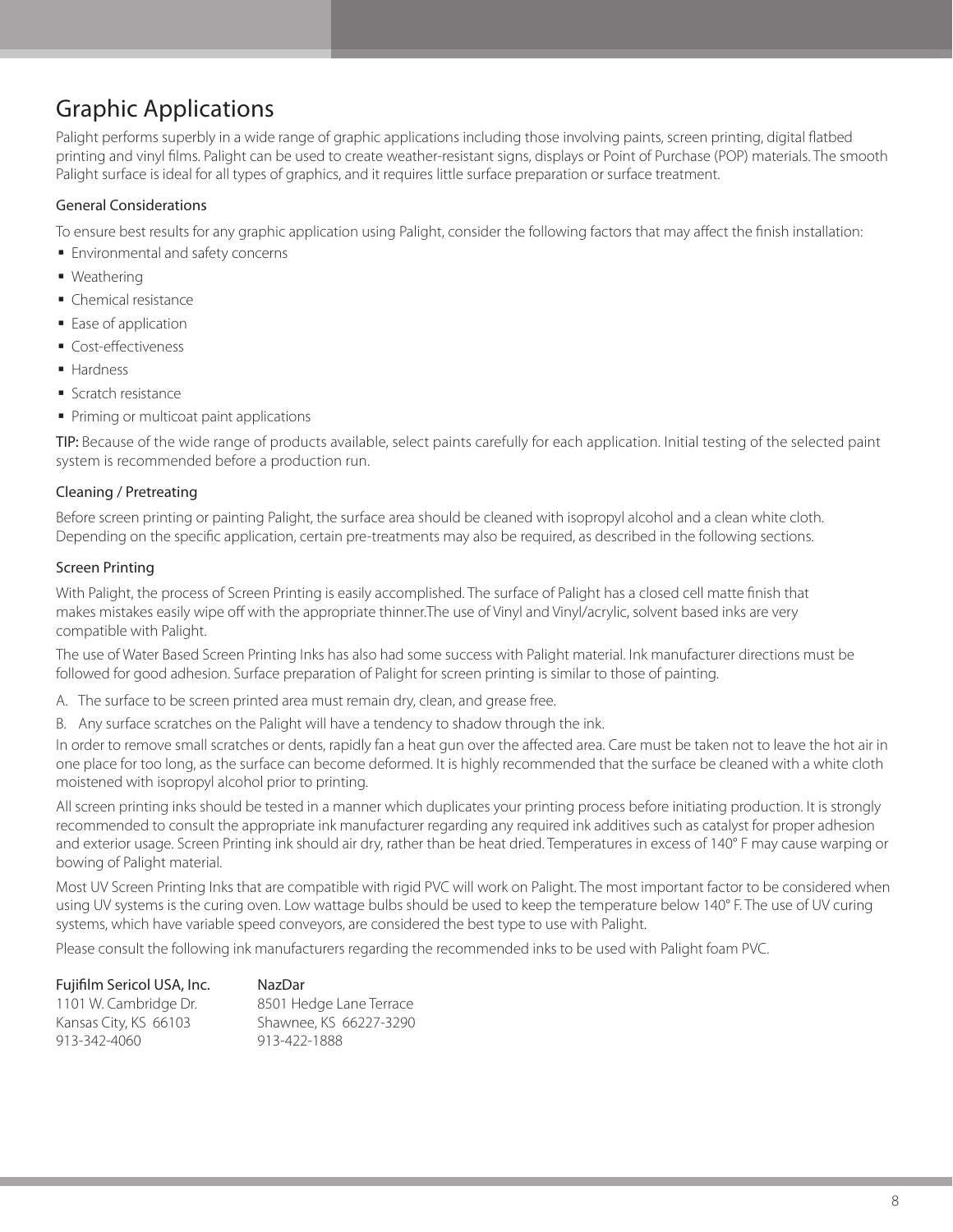# Direct Digital Printing

Grand format and flatbed printers use various ink and ink curing technologies to allow high quality printing at relatively high speeds. High quality digital printing depends on various factors:

- § Printer capabilities
- Ink technology and quality
- Type of printing substrate and quality
- Machine operator

PALIGHT'S bright whiteness enables printers to print directly on it and achieve accurate, consistent color values and brightness.

PALIGHT is suitable for use with UV curing and solvent-based digital inks, and for IR drying when water-based inks are used.

PALIGHT retains superb whiteness, even after intense UV curing.

### Protective Film Masking



The protective polyethylene film mask helps prevent surface abrasion and stains. However, removing the protective film may cause an increase of static electric charge, which can affect ink coverage. Therefore, after peeling the film away from the sheet, the static electricity that has built up in the sheet should be discharged using an ionized gun or a suitable device provided by the printer manufacturer.

### Cleaning PALIGHT and Preparing for Printing

The surface should be clean before printing. Carefully inspect each panel to ensure there is no: dust, fingerprints, residue or other problematic substances that may affect ink coverage or adhesion. If needed, the PALIGHT should be cleaned with a damp rag, or with isopropyl alcohol.

### Ink

PALIGHT is suitable for all types of inks: Aqueous, Solvent-Based, and UV-curable. In fact, PALIGHT has been tested and approved by major printer OEM's around the world, including AGFA, Gandinnovations, HP, Mutoh, Océ, and more. Consult the printer manual or contact the printer manufacturer for recommendations and compatibility information.

### Drying the ink

The two main drying technologies are:

IR (Infrared) – Long exposure to high temperature in the drying tunnel may cause distortions in the sheet.

UV (Ultraviolet) – UV levels must be adjusted according the printing speed and substrate. UV overexposure can cause discoloration of both the ink and substrate.

### Print Head Adjustment

The distance between the print head and the substrate can have a significant effect on print quality. Manufacturer specifications, combined with and operator experience, should determine print head distance from the substrate.

The suggested starting distance should not be more than 2 mm from the print head to the substrate.

### Laminating

Palight is an ideal material for applications that require lamination. This section provides preparation information processes as well as detailed instructions for the various types of lamination that can used with Palight. Because prints are one of the most frequently laminated materials, the sections that follow will generally refer the lamination of a print, although many other materials can be used.

NOTE! Because Palight material may warp when heated above 140°F or when heated from one side only, it cannot be used in any lamination process requiring heat.

### Adhesion

For best results, the Palight material should be cleaned with isopropyl alcohol prior to adhesion and allowed to dry thoroughly. When laminating with pressure-sensitive adhesives, a force of 25–40 psi is required. Proper spacers are also critical. Because force must be applied equally across the material, the top roll must move evenly from left to right while maintaining even contact between top and bottom laminating rolls. To achieve even contact, "zero the nip," then use spacer shims to preset the nip opening for a particular laminate. Use sufficient pressure to completely eliminate any air bubbles between the Palight material, the adhesive and the print or other material.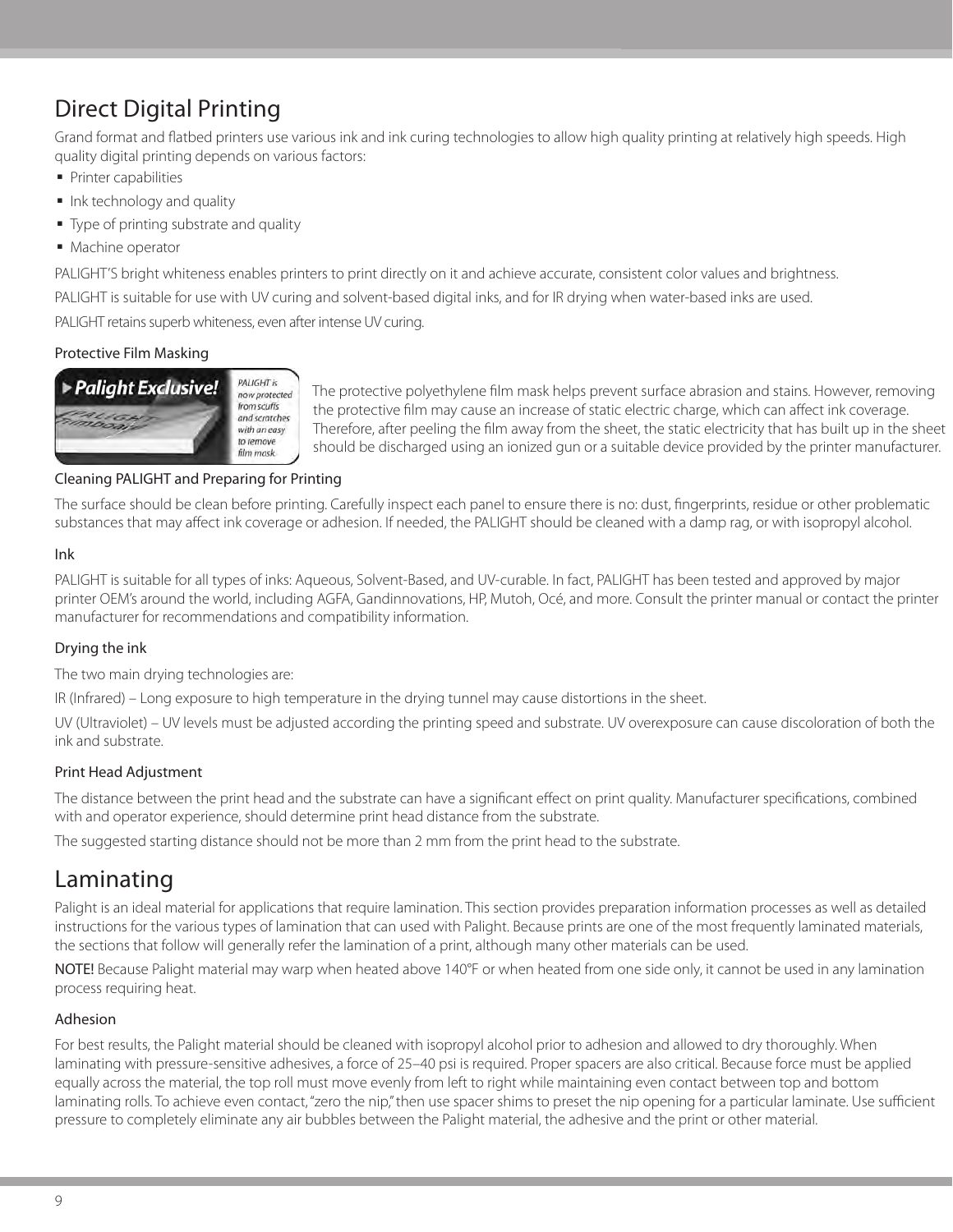The lamination will achieve maximum bonding in three hours. If the lamination has been performed properly, the finished mount can be flexed without the print becoming loose in the center. To prevent moisture from becoming trapped between layers of porous material (such as paper) and creating blisters, the level of moisture in both the material to be laminated and the atmosphere should be reduced before pressing. Some materials may require pre-drying. Palight is nonporous and does not need pre-drying.

### Preventing Surface Blemishes

Surface blemishes, such as wrinkles, can be caused by misalignment of the adhesive roll or too much pressure or rollers that are not parallel. Trapped dirt or lumps of hardened adhesive common with glossy prints may create small bumps in the finished product. In order to prevent these problems, equipment used for Palight lamination must be kept clean. Use a fresh roll or sheet of transfer adhesive if bumps are caused by hardened adhesive. Dirt problems can be minimized by using an ionizing static eliminator. Using prints or other materials made with a paper 0.007" or thicker can help prevent strike through.

For best results, wipe down the back of the print and the face of the Palight mount with a clean, dry cloth before it passes through the roll nip. Whether the finished product is to be used indoors or outdoors, a clear, high gloss overlay will help protect against fading as well as enhance the color.

### Laminating Techniques

Four techniques are recommended for laminating materials to Palight, as described in the following sections. Depending upon the type of applications and the equipment available, one or more of these processes may be appropriate for a particular application. None of these processes involves the use of heat. Because Palight may warp at temperatures above 140˚ F or when heated from one side only, it cannot be dry mounted or hot mounted.

The four recommended lamination techniques for Palight are:

- Cold laminating with a press using adhesive-backed paper
- Cold laminating using a vacuum press
- Hand laminating using transfer adhesive
- Hand laminating using spray adhesive

### Cold Laminating with a Press using Adhesive-backed Paper

This process is most frequently used by commercial photo labs. Either of two types of liner films, a single release liner film or a double release liner film, can be used for this process. The basic process for laminating with a press using adhesive-backed paper is described in the following section.

- 1. Set the roller pressure properly for the thickness of the pre-coated mounting substrate.
- 2. Place the mounting substrate on a flat surface and expose approximately one inch of the adhesive by peeling back the release paper. Fold back the release paper, making an even crease across the paper.
- 3. Carefully position the print on top of the substrate, using the folded release paper to prevent contact with the exposed adhesive. Once positioned correctly, carefully apply the print to the exposed adhesive, pressing from the center toward the edges to ensure a smooth tack.
- 4. Place the direction switch in the forward position and the speed control on medium.
- 5. Insert the materials to be processed into the laminator opening. Feed the substrate between the rollers until the pressure roller rests on the tacked portion of the material.
- 6. Hold the un-tacked portion of the print up and against the pressure roller. Feed the substrate through the rollers while peeling the release paper off the mounting substrate with one hand. To prevent wrinkles, the print must be held against the roller with the opposite hand while the substrate feeds through the press.
- 7. Remove the mounted print from the rear of the laminator and trim it to the required size.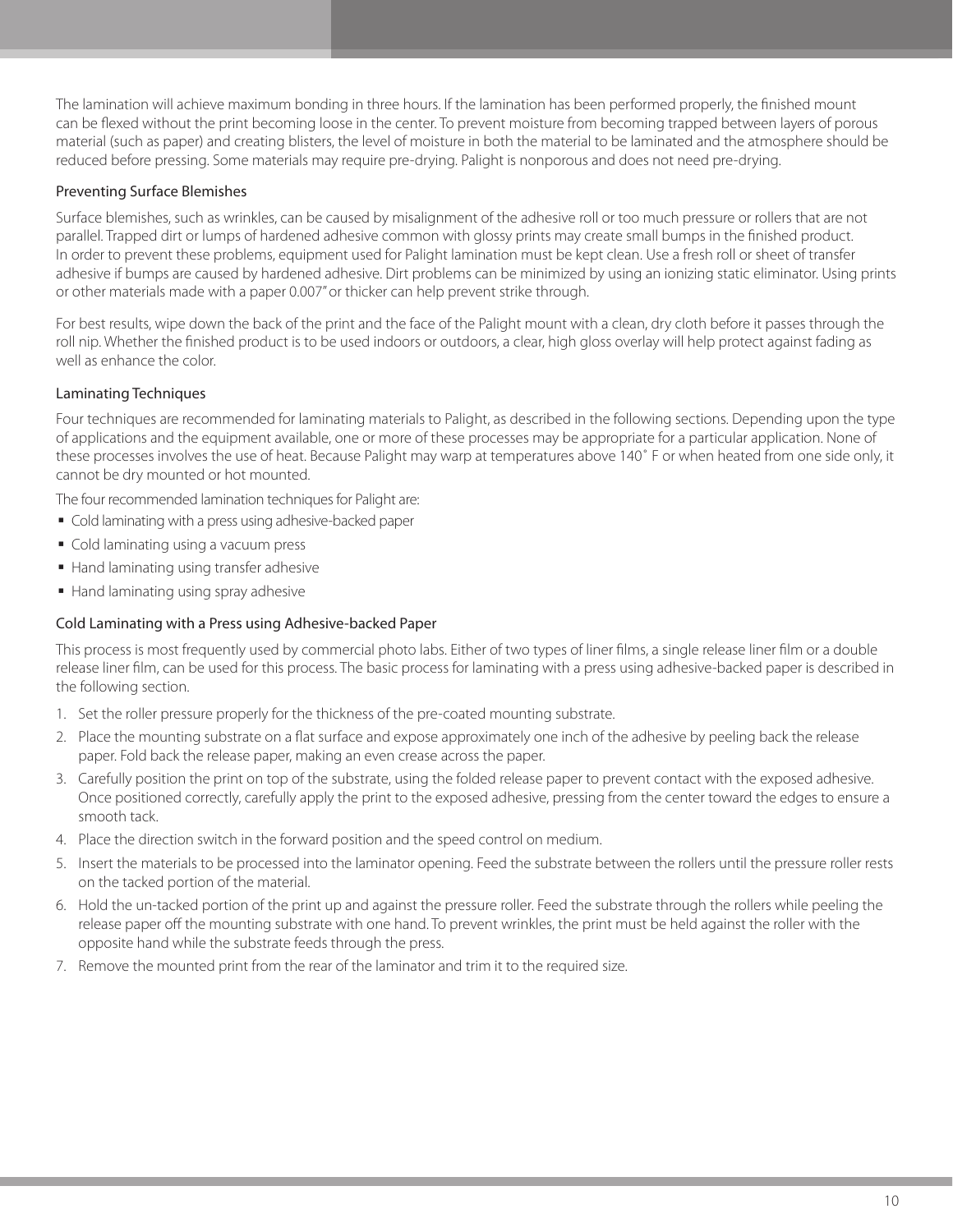#### Coating using Single Release Liner Films

- 1. Set the pressure properly for the thickness of the substrate(s) to be processed.
- 2. Load the supply roll of pressure-sensitive adhesive.
- 3. Pull approximately 12 inches of adhesive film forward off the roll. Rest the film, adhesive side up, on top of the pressure roller.
- 4. Create a leader board by cutting a piece of substrate slightly larger than the width of the adhesive film and approximately four to six inches long. Lay the leader board across the adhesive film and smoothly adhere the bottom of the leader to the adhesive.
- 5. Place the direction switch in the forward position and the speed control on medium.
- 6. Pull the leader down and push it between the rollers. Feed the leader between the rollers approximately three to four inches. Be sure that the adhesive stays firmly adhered to the leader.
- 7. Once this process has been completed (referred to as "stringing the web") and the adhesive is feeding without wrinkles, the laminator is ready for production.
- 8. To coat, feed a substrate behind the leader board and between the roller while depressing the foot switch. Feed until the substrate exits the rollers and automatically stops feeding. At this time, another substrate may be fed between the rollers for coating. This process is suitable for films with a paper release liner and leaves a 3/8" to 1/2" gap between the coated substrates to facilitate the trimming process.
- 9. After exiting the laminator, the coated substrates should be split apart and trimmed.

#### Coating using Double Release Liner Films

Coating with double release liner film, requires the use of a take-up mechanism to automatically remove and rewind one of the release liners during the coating procedure.

- 1. Set the pressure properly for the thickness of the substrates to be processed.
- 2. Load the supply roll of pressure-sensitive adhesive.
- 3. Adhere double-stick tape or a pressure-sensitive adhesive film, to the surface of the take-up shaft.
- 4. Pull approximately 18 inches of adhesive film forward off the roll and adhere one release liner side smoothly to the take-up shaft, taking care to ensure that the film is square with the supply roll and no diagonal wrinkles are apparent.
- 5. Separate the adhesive film from the release liner secured to the take-up shaft and pull the adhesive film and remaining release liner down so that it rests adhesive side up on top of the pressure roller.
- 6. Lay a leader board the same thickness as the substrates to be used across the exposed adhesive.

### Cold Laminating with a Vacuum Press

This method is suggested for small and medium-sized photo shops for mounting prints utilizing a spray adhesive.

- 1. Spray the adhesive on the back of the piece to be mounted, keeping the spray six to eight inches from the surface. If using a double coat of adhesive, the second coat should be applied in a direction perpendicular to the first coat. For bonding most art materials, the adhesive is typically applied only to one surface, usually the back of the print.
- 2. Allow the spray to dry two to four minutes before mounting so that the adhesive becomes tacky. If blisters occur from trapped solvent, allow the adhesive to dry slightly longer than four minutes.
- 3. Position the print on the Palight material and place inside the vacuum frame.
- 4. Apply vacuum for 10 minutes.

### Hand Laminating using Transfer Adhesive

For small shops or display makers without access to presses, this method can be used for the lamination of flat, relatively small items utilizing a transfer adhesive.

- 1. Using a sheet of transfer adhesive having both sides covered by release paper, peel away and fold back the release paper 1/2" inch from one edge.
- 2. Place the edge of the print to be laminated on the exposed adhesive.
- 3. Remove the rest of the release paper while lifting the print slightly to avoid contact with the adhesive, then use a roller or a squeegee to smooth the print evenly onto the adhesive.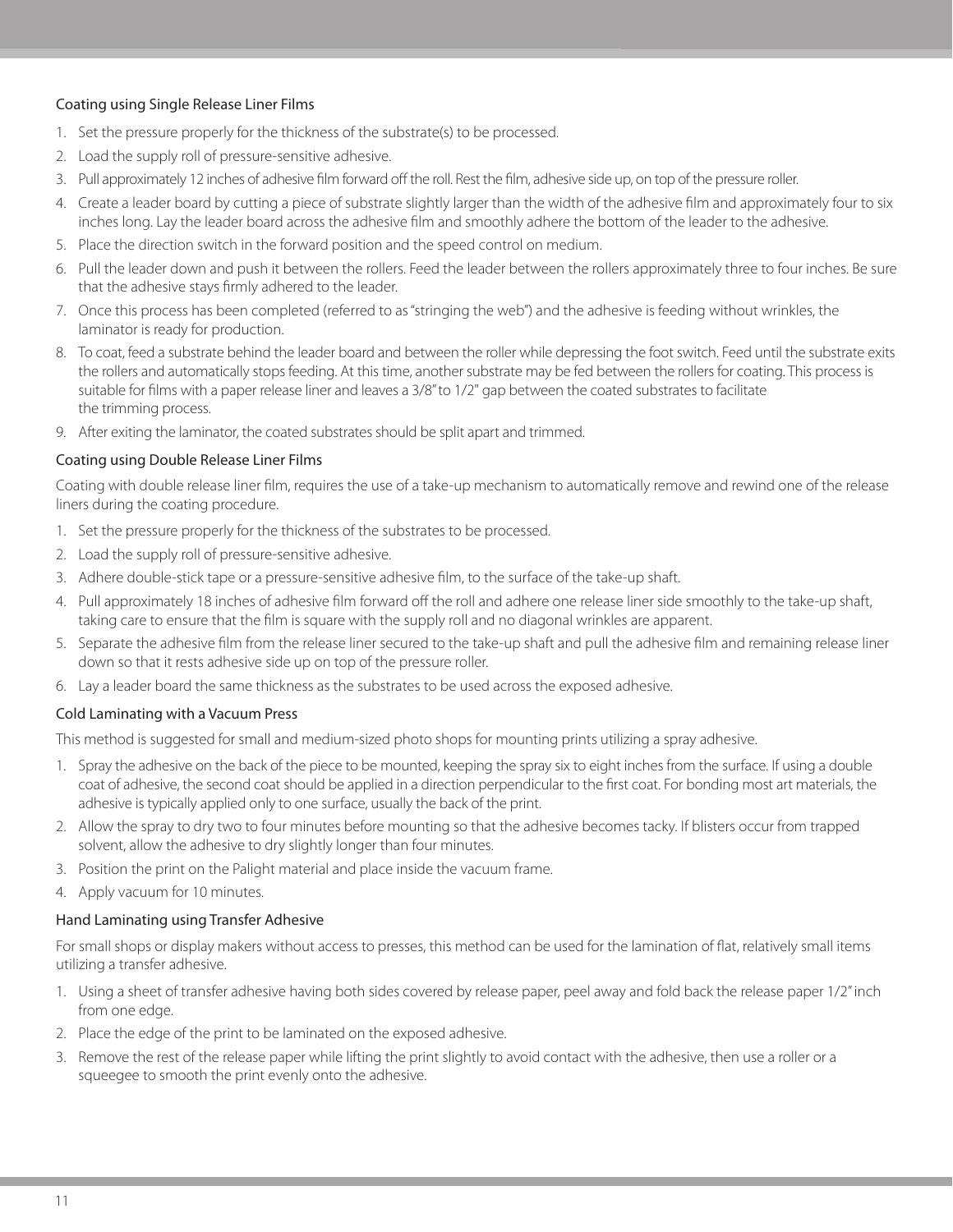- 4. With the print facing down and the remaining release paper facing up, smooth out any excess air from between the print and the adhesive with a squeegee.
- 5. To laminate the print to the Palight material, peel away and fold back the release paper 1/2" inch from one edge.
- 6. Placing the print evenly on the Palight material, tack the exposed adhesive to the Palight.
- 7. Gradually remove the liner while pressing closely with a hand roller or a squeegee to eliminate any air bubbles until the entire print has been laminated.

#### Hand Laminating using Spray Adhesive

For small shops or display makers without access to equipment, this method is recommended for the lamination of flat, relatively small items utilizing a spray adhesive.

- 1. Spray the adhesive on the back of the piece to be mounted, keeping the spray six to eight inches from the surface. If using a double coat of adhesive, the second coat should be applied in a direction perpendicular to the first coat. For bonding most art materials, the adhesive is typically applied only to one surface, preferably the back of the print.
- 2. Allow the spray to dry between two to four minutes before mounting so that the adhesive becomes tacky.
- 3. Place the adhesive side of the print or other item on the Palight surface, pressing smoothly from the center of the piece to the edges in order to eliminate any wrinkles and trapped air immediately.
- 4. Place a clean sheet of Palight over the laminated piece to weigh it down. Although the bond should be at maximum strength after fifteen minutes, allow 24 hours before exposing the piece to any sudden temperature or humidity changes.

### Delaminating

A print mount can be delaminated within five minutes if a pressure sensitive adhesive, has been used. Although the print is usually destroyed, the Palight material can be reused.

If five minutes have already passed, a hot air gun or a hair dryer can be used to heat the material in order to peel off the lamination. Isopropyl alcohol or mineral spirits can be used to remove the remaining adhesive.

### Chemical Resistance

The mechanism of chemical attack on thermoplastics in general, and PALRAM PVC sheets in particular, differs significantly from the mechanism of corrosion of metals. Corrosion of metals results in a gradual loss of surface material as a result of electrolytic action by the relevant chemicals. Chemical attack on PALRAM PVC sheet, where it occurs, consists generally of absorption of the chemical by the PVC sheet and its subsequent swelling. The chemical resistance behavior of PALRAM PVC sheets is therefore simple to determine. The chemical resistance is expressed in terms of weight change (usually an increase) and volume change.

The table that appears in the following pages lists the resistance of PALRAM PVC sheets to a number of commonly encountered chemicals and other corrosive media at room temperature. Information on chemical resistance at higher temperatures will be supplied upon request. Where the chemical resistance varies with concentration, the results of tests at different concentrations is presented. The information listed is based on long-term laboratory tests and actual service installations.

For chemicals and corrosive media not listed in the list, please contact your PALRAM representative. He will place you in contact with the PALRAM Technical Support Department.

It is important to note that PALRAM PVC sheets are generally not recommended for use with acetone, ketones, ethers, and aromatic and chlorinated hydrocarbons.

The information on chemical resistance is based on our research and experience. It serves as a basis for recommendation.

PALRAM does not guarantee chemical resistance, unless specific tests are carried and separate documentation is supplied.

#### **IMPORTANT NOTE:** To download the most up-to-date version of the following Chemical Resistance list, please visit the following URL: http://www.palram.com/Media/Doc/Chemical\_Resistance\_PVC.pdf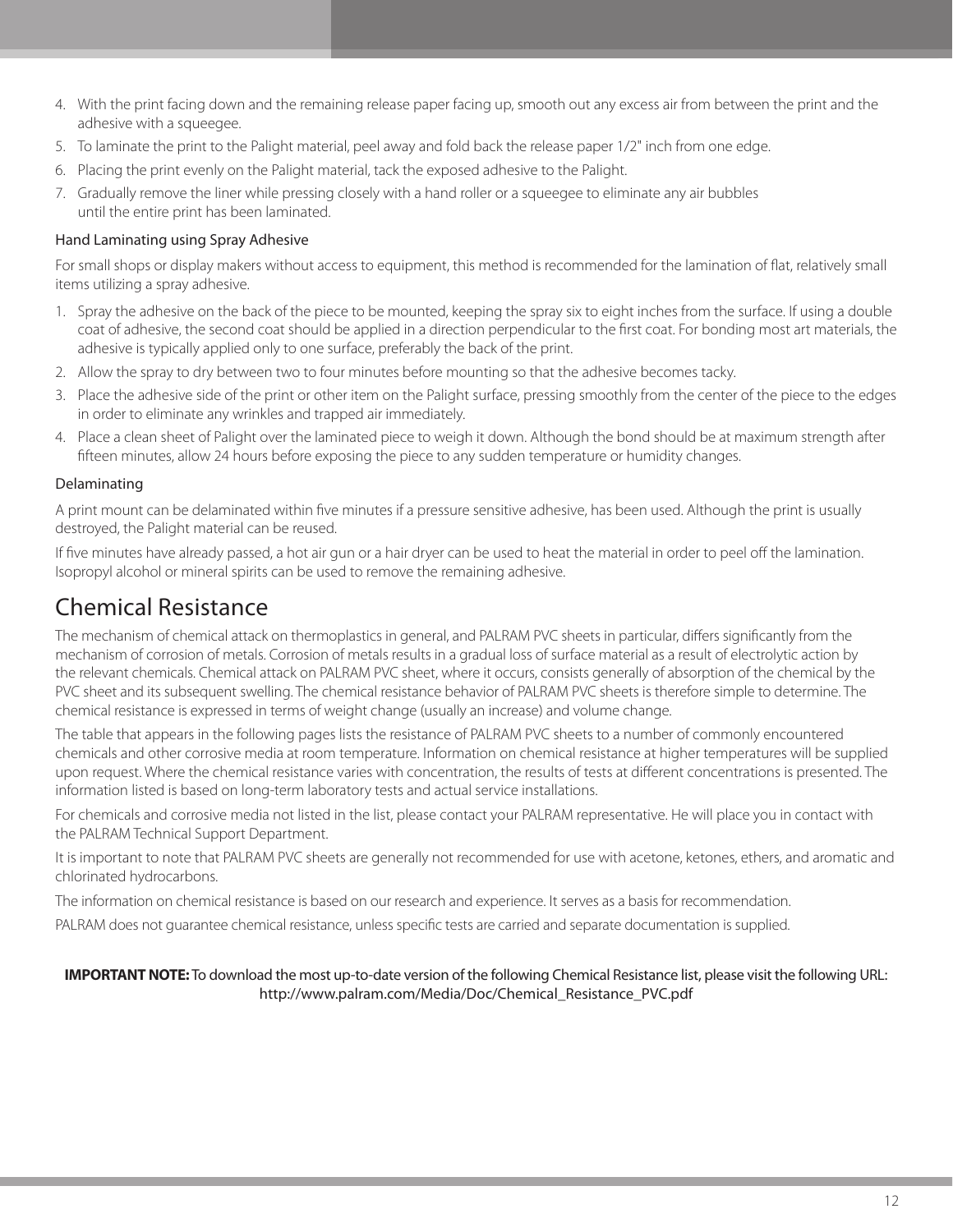#### The table below uses the following key:

R=Resistant LR=Limited Resistance (gradual attack over time may occur) N=Not Resistant (rapid attack or attack over short time period will occur)

| Chemical                                          | Concentration %* | Resistance   | Chemical                             | Concentration %* | Resistance   |
|---------------------------------------------------|------------------|--------------|--------------------------------------|------------------|--------------|
| Acetaldehyrde                                     | 100              | N            | Bromobenzene                         |                  | N            |
| Acetic Acid                                       | 80               | $\mathsf{R}$ | Butadiene                            |                  | N            |
| Acetic Acid                                       | 100              | LR           | Butane                               |                  | N            |
| Acetic Anhydride                                  |                  | N            | <b>Butyl Acetate</b>                 |                  | N            |
| Acetone                                           |                  | N            | <b>Butyl Alcohol</b>                 |                  | R            |
| Acrylonitrile                                     |                  | N            | <b>Butyl Stearate</b>                |                  | R            |
| Acetylene                                         |                  | $\mathsf R$  | <b>Butyric Acid</b>                  |                  | N            |
| Ajax                                              |                  | R            | Calcium Chloride                     | Saturated        | R            |
| Allyl Alcohol                                     |                  | LR           | Calcium Hydroxide                    |                  | ${\sf R}$    |
| Aluminum Chloride                                 | Saturated        | R            | Calcium Hypochlorite                 |                  | R            |
| Aluminum Fluoride                                 |                  | ${\sf R}$    | Calcium Nitrate                      |                  | R            |
| Aluminum Hydroxide                                |                  | $\mathsf R$  | Calcium Sulfate                      |                  | R            |
| Aluminum Sulfate                                  | Saturated        | R            | Camphor                              |                  | R            |
| Ammonia (Gas)                                     |                  | $\mathsf R$  | Carbon Dioxide Gas (Moist)           |                  | ${\sf R}$    |
| Ammonia (Liquid)                                  |                  | N            | Carbon Disulfide                     |                  | N            |
| Ammonium Acetate                                  |                  | R            | Carbon Monoxide                      |                  | R            |
| Ammonium Bifluoride                               |                  | ${\sf R}$    | Carbon Tetrachloride                 |                  | N            |
| Ammonium Bisulfate                                |                  | R            | Castor Oil                           |                  | R            |
| Ammonium Chloride                                 |                  | $\mathsf R$  | Caustic Potash (Potassium Hydroxide) | 50               | ${\sf R}$    |
| Ammonium Fluroide                                 | 25               | LR           | Caustic Soda (Sodium Hydroxide)      | 50               | R            |
| Ammonium Hydroxide                                | 28               | R            | Chlorine Dioxide                     | 15               | R            |
| Ammonium Nitrate                                  |                  | R            | Chlorine Gas (Dry)                   |                  | N            |
| Ammonium Sulfate                                  | Saturated        | $\mathsf R$  | Chlorine Gas (Wet)                   |                  | N            |
| Ammonium Sulfide                                  | Saturated        | $\mathsf R$  | Chlorine Water                       | $\overline{2}$   | R            |
| Amyl Acetate                                      |                  | N            | Chloroacetic Acid                    |                  | R            |
| Amyl Alcohol                                      | Pure             | LR           | Chlorobenzene                        |                  | N            |
| Aniline                                           |                  | N            | Chloroform                           |                  | N            |
| Antimony Trichloride                              |                  | $\mathsf R$  | Chrome Alum                          | Saturated        | R            |
| Aqua Regia (3 parts HCl:1 part HNO <sub>3</sub> ) |                  | N            | Chromic Acid                         | 10               | R            |
| Arsenic Acid                                      | 80               | R            | Citric Acid                          | Saturated        | R            |
| Barium Chloride                                   |                  | $\mathsf R$  | Copper Fluoride                      |                  | ${\sf R}$    |
| Barium Hydroxide                                  |                  | ${\sf R}$    | Copper Nitrate                       |                  | R            |
| <b>Barium Sulfate</b>                             |                  | $\mathsf R$  | Copper Sulfate                       |                  | R            |
| Barium Sulfide                                    |                  | R            | Corn Syrup                           |                  | R            |
| Beer                                              |                  | ${\sf R}$    | Cottonseed Oil                       |                  | ${\sf R}$    |
| Beet (Sugar Liquor)                               |                  | ${\sf R}$    | Cresol                               |                  | N            |
| Benzaldehyde                                      |                  | LR           | Cresylic Acid                        | 50               | R            |
| Benzene                                           |                  | N            | Cupric Chloride                      | Saturated        | R            |
| Benzoic Acid                                      |                  | R            | Cuprous Chloride                     | Saturated        | R            |
| Benzyl Alcohol                                    |                  | ${\sf R}$    | Cyclohexane                          |                  | N            |
| Bleach                                            | 12% Chlorine     | R            | Cyclohexanol                         |                  | ${\sf N}$    |
| <b>Boric Acid</b>                                 |                  | R            | Cyclohexanone                        |                  | N            |
| <b>Brake Fluid</b>                                |                  | LR           | Dextrose                             |                  | R            |
| <b>Brine</b>                                      |                  | R            | Detergent (most)                     |                  | R            |
| <b>Bromic Acid</b>                                |                  | R            | Diesel Fuel                          |                  | R            |
| Bromine (Liquid)                                  |                  | N            | Diethyl Ether (Ethyl Ether)          |                  | $\mathsf{R}$ |
| Bromine (Water)                                   |                  | LR           | Dimethyl Amine                       |                  | ${\sf N}$    |
| Bromine (Vapor)                                   | 25               | ${\sf R}$    | Dioctyl Phthalate                    |                  | $\mathsf{N}$ |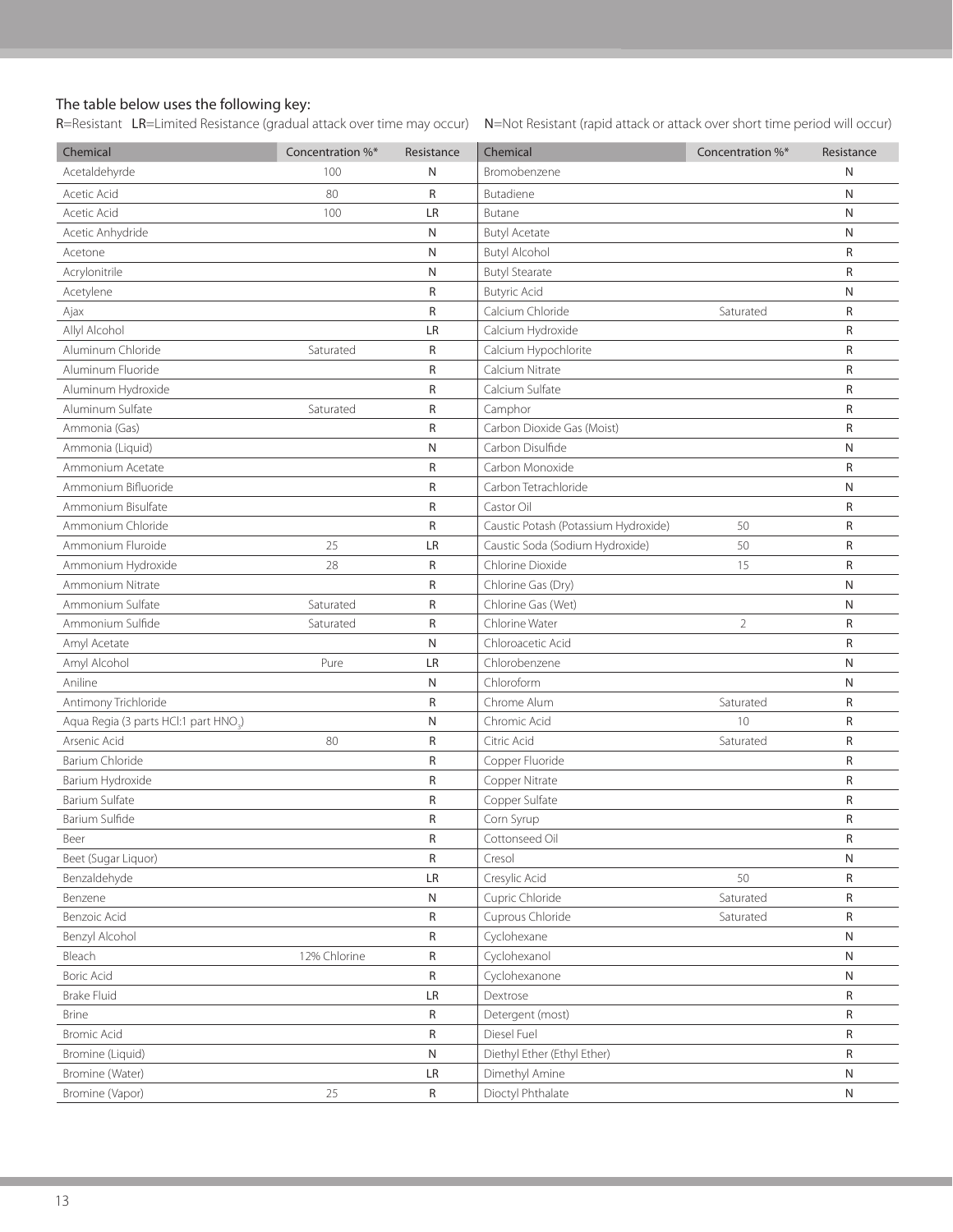### The table below uses the following key:

R=Resistant LR=Limited Resistance (gradual attack over time may occur) N=Not Resistant (rapid attack or attack over short time period will occur)

| Chemical                          | Concentration %* | Resistance   | Chemical                  | Concentration %* | Resistance   |
|-----------------------------------|------------------|--------------|---------------------------|------------------|--------------|
| Dioxane                           |                  | N            | Linseed Oil               |                  | R            |
| Ethanol (Ethyl Alcohol) and Water | All              | R            | Lithium Bromide           |                  | R            |
| Ethanol (Ethyl Alcohol)           | Pure             | $\mathsf R$  | Lubricating Oil           |                  | R            |
| Ethyl Acetate                     |                  | $\mathsf{N}$ | Magnesium Carbonate       |                  | $\mathsf R$  |
| Ethyl Chloride                    |                  | $\mathsf{N}$ | Magnesium Chloride        |                  | $\mathsf R$  |
| Ethylene Chlorohydrin             |                  | $\mathsf N$  | Magnesium Hydroxide       |                  | R            |
| Ethylene Dichloride               |                  | $\mathsf{N}$ | Magnesium Sulfate         |                  | $\mathsf R$  |
| Ethylene Glycol                   |                  | $\mathsf R$  | Maleic Acid               |                  | R            |
| Fatty Acids                       |                  | $\mathsf R$  | Malic Acid                |                  | $\mathsf R$  |
| Ferric Acetate                    |                  | $\mathsf R$  | Manganese Chloride        |                  | $\mathsf R$  |
| Ferric Chloride                   | Saturated        | $\mathsf R$  | Manganese Sulfate         |                  | $\mathsf R$  |
| Ferric Hydroxide                  |                  | $\mathsf R$  | Mercuric Chloride         |                  | $\mathsf R$  |
| <b>Ferric Nitrate</b>             |                  | $\mathsf R$  | Mercuric Nitrate          |                  | $\mathsf R$  |
| Ferric Sulfate                    |                  | $\mathsf R$  | Mercuric Sulfate          |                  | $\mathsf R$  |
| Ferrous Chloride                  |                  | $\mathsf R$  | Mercury                   |                  | $\mathsf R$  |
| Ferrous Hydroxide                 |                  | $\mathsf R$  | Methanol and Water        | All              | $\mathsf R$  |
| Ferrous Sulfate                   |                  | $\mathsf{R}$ | Methanol (Methyl Alcohol) | Pure             | $\mathsf R$  |
| Fluorine Gas                      |                  | LR           | Methyl Chloride           |                  | N            |
| Fluorine Gas (wet)                |                  | $\mathsf R$  | Methyl Ethyl Ketone (MEK) |                  | $\hbox{N}$   |
| Fluoroboric Acid                  |                  | $\mathsf R$  | Methylmethacrylate        |                  | $\mathsf R$  |
| Formaldehyde                      |                  | LR           | Methyl Sulfate            |                  | LR           |
| Formic Acid                       |                  | $\mathsf R$  | Methyl Sulfuric Acid      |                  | R            |
| Freon 11, 12, 113, 114            |                  | LR           | Methylamine               |                  | $\mathbb N$  |
| Fluosilicic Acid                  |                  | $\mathsf R$  | Methylene Bromide         |                  | $\mathbb N$  |
| Fruit Juices and Pulp             |                  | $\mathsf R$  | Methylene Chloride        |                  | $\mathbb N$  |
| Gasoline                          |                  | $\mathsf R$  | Methylene Chlorobromate   |                  | $\mathbb N$  |
| Glucose                           |                  | $\mathsf R$  | Methylene lodide          |                  | $\mathbb N$  |
| Glycerine                         |                  | $\mathsf R$  | Milk                      |                  | $\mathsf R$  |
| Heptane                           |                  | $\mathsf R$  | Mineral Oil               |                  | $\mathsf R$  |
| Hexane                            |                  | $\mathsf N$  | Motor Oil                 |                  | $\mathsf R$  |
| Hydrazine                         |                  | $\mathsf N$  | Naphtha                   |                  | $\mathsf R$  |
| Hydrobromic Acid                  | 20               | $\mathsf R$  | Naphthalene               |                  | $\mathsf{N}$ |
| Hydrochloric Acid                 | 35               | $\mathsf R$  | Nickel Chloride           |                  | R            |
| Hydrofluoric Acid                 | 70               | LR           | Nickel Nitrate            |                  | R            |
| Hydrogen                          |                  | R            | Nickel Sulfate            |                  | R            |
| Hydrogen Peroxide                 | 50               | $\mathsf R$  | Nitric Acid               | 60               | $\mathsf R$  |
| Hydrogen Sulfide                  |                  | $\mathsf R$  | Nitrobenzene              |                  | $\mathbb N$  |
| lodine                            |                  | $\mathsf N$  | Nitroglycerine            |                  | $\mathbb N$  |
| Kerosene                          |                  | $\mathsf R$  | Nitrous Oxide             |                  | R            |
| Ketones                           |                  | $\mathsf N$  | Oleic Acid                | Saturated        | $\mathsf R$  |
| Lactic Acid                       | $20\,$           | $\mathsf R$  | Oxalic Acid               |                  | $\mathsf R$  |
| Laurel Chloride                   |                  | R            | Oxygen                    |                  | $\mathsf R$  |
| Lead Acetate                      |                  | $\mathsf R$  | Ozone                     |                  | R            |
| Lead Chloride                     |                  | $\mathsf R$  | Palmitic Acid             |                  | $\mathsf R$  |
| Lead Nitrate                      |                  | R            | Paracetic Acid            | 40               | LR           |
| Lead Sulfate                      |                  | $\mathsf R$  | Perchloric Acid           | 70               | LR           |
| Linoleic Acid                     |                  | $\mathsf R$  | Phenol                    |                  | N            |
| Linoleic Oil                      |                  | $\mathsf R$  | Phosphoric Acid           | 85               | R            |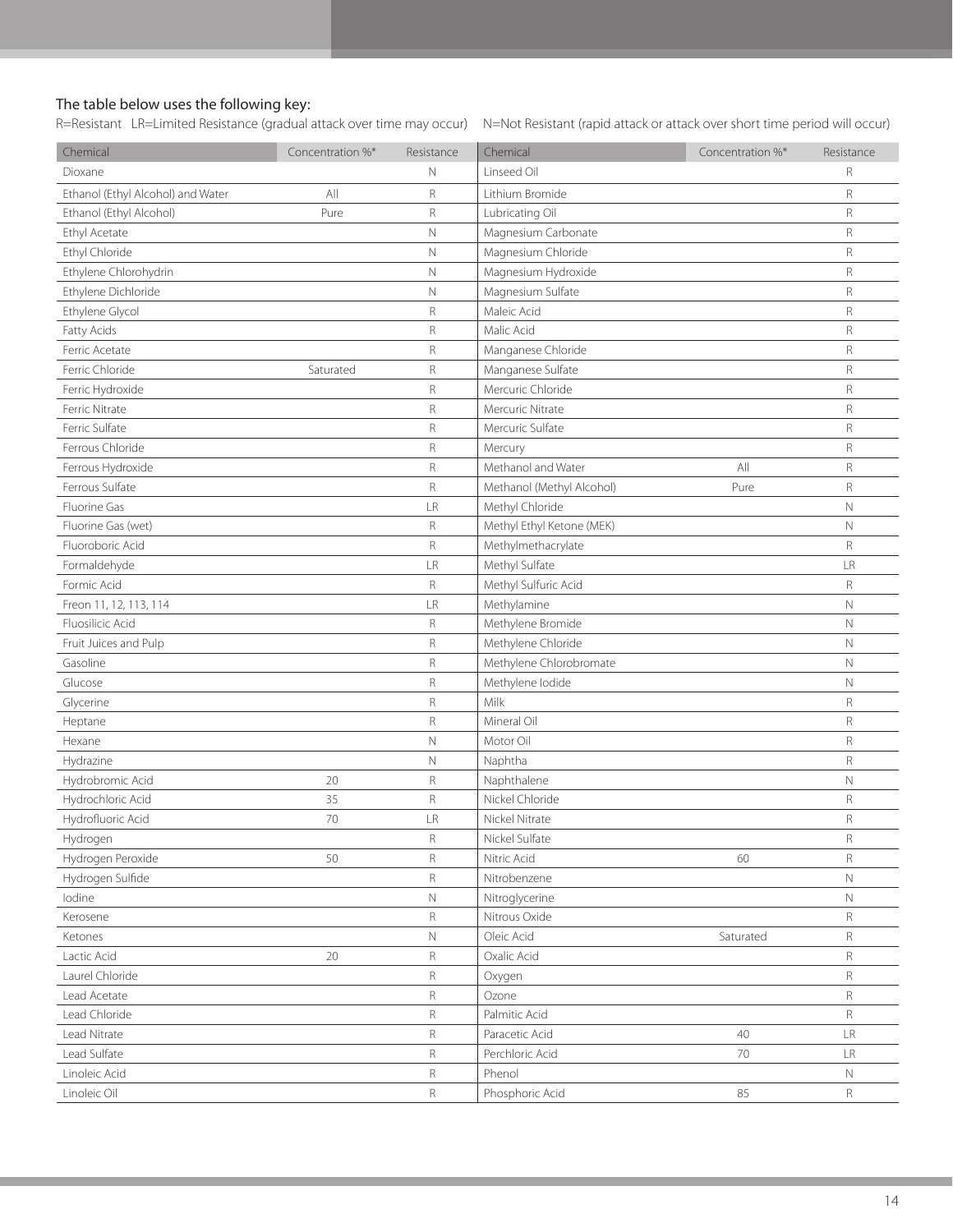#### The table below uses the following key:

R=Resistant LR=Limited Resistance (gradual attack over time may occur) N=Not Resistant (rapid attack or attack over short time period will occur)

| Chemical                   | Concentration %* | Resistance   | Chemical                     | Concentration %* | Resistance    |
|----------------------------|------------------|--------------|------------------------------|------------------|---------------|
| Phosphorous (Yellow)       |                  | R            | Sodium Ferricyanide          |                  | R             |
| Phosphorous Pentoxide      |                  | R            | Sodium Ferrocyanide          |                  | R             |
| Phosphorous Trichloride    |                  | N            | Sodium Fluoride              |                  | R             |
| Photographic Chemicals     |                  | R            | Sodium Hydroxide             | 50%              | R             |
| Picric Acid                |                  | $\mathsf{N}$ | Sodium Hypochlorite          | 16% Chlorine     | R             |
| Plating Solutions          |                  | R            | Sodium Nitrate               |                  | R             |
| Potassium Bichromate       |                  | R            | Sodium Nitrite               |                  | $\mathsf R$   |
| Potassium Bromate          |                  | R            | Sodium Perchlorate           |                  | R             |
| Potassium Bromide          | Saturated        | R            | Sodium Peroxide              |                  | $\mathsf R$   |
| Potassium Chloride         |                  | R            | Sodium Sulfate               |                  | $\mathsf R$   |
| Potassium Chlorate         |                  | R            | Sodium Sulfide               |                  | $\mathsf R$   |
| Potassium Chromate         |                  | R            | Sodium Sulfite               |                  | R             |
| Potassium Cyanide          |                  | R            | Sodium Thiosulfate           |                  | R             |
| Potassium Dichromate       |                  | R            | Stannic Chloride             |                  | R             |
| Potassium Ferricyanide     |                  | R            | Stannous Chloride            |                  | $\mathsf R$   |
| Potassium Fluoride         |                  | R            | Stearic Acid                 |                  | R             |
| Potassium Hydroxide        | 50               | R            | Succinic Acid                |                  | $\mathsf R$   |
| Potassium Nitrate          |                  | R            | Sugar                        | Saturated        | R             |
| Potassium Perborate        |                  | R            | Sulfur Dioxide (Dry Gas)     |                  | R             |
| Potassium Perchlorate      |                  | R            | Sulfuric Acid                | <80 (> 80)       | R(LR)         |
| Potassium Permanganate     | 10               | R            | Sulfurous Acid               |                  | R             |
| Potassium Persulfate       |                  | R            | Tannic Acid                  |                  | R             |
| Potassium Sulfate          |                  | R            | <b>Tanning Liquors</b>       |                  | R             |
| Propane                    |                  | R            | Tartaric Acid                |                  | R             |
| Propyl Alcohol (1Propanol) | 100              | R            | Tetraethyl Lead              |                  | $\mathsf R$   |
| Propylene Dichloride       |                  | $\mathsf{N}$ | Tetrahydrofuran              |                  | N             |
| Propylene Oxide            |                  | $\mathsf{N}$ | Tetrasodium Pyrophosphate    |                  | R             |
| Pyridene                   |                  | $\mathsf{N}$ | Thionyl Chloride             |                  | N             |
| Pyrogallic Acid            |                  | R            | Titanium Tetrachloride       |                  | R             |
| Salad Oil                  |                  | R            | Toluene                      |                  | $\mathbb N$   |
| Salicylic Acid             |                  | R            | Trichloroacetic Acid         |                  | $\mathsf R$   |
| Selenic Acid               |                  | R            | Trichloroethylene            |                  | $\mathbb N$   |
| Silicic Acid               |                  | R            | Triethanolamine              |                  | R             |
| Silver Cyanide             |                  | R            | Triethylamine                |                  | N             |
| Silver Nitrate             |                  | $\mathsf R$  | Trimethylamine               |                  | $\mathsf{LR}$ |
| Silver Sulfate             |                  | R            | Trisodium Phosphate          |                  | R             |
| Sodium Acetate             |                  | R            | Turpentine                   |                  | LR            |
| Sodium Benzoate            |                  | R            | Urea                         |                  | R             |
| Sodium Bicarbonate         |                  | R            | Vasilene                     |                  | Ν             |
| Sodium Bichromate          |                  | R            | Vegetable Oils               |                  | R             |
| Sodium Bisulfate           |                  | R            | Vinegar                      |                  | R             |
| Sodium Bisulfite           |                  | R            | Vinyl Acetate                |                  | Ν             |
| Sodium Carbonate           |                  | R            | Water (Demineralized or Sea) |                  | R             |
| Sodium Chlorate            |                  | R            | Wine or Whiskey              |                  | R             |
| Sodium Chloride            |                  | R            | Xylene                       |                  | Ν             |
| Sodium Chlorite            |                  | Ν            | Zinc Chloride                |                  | R             |
| Sodium Cyanide             |                  | R            | Zinc Nitrate                 |                  | R             |
| Sodium Dichromate          |                  | R            | Zinc Sulfate                 |                  | R             |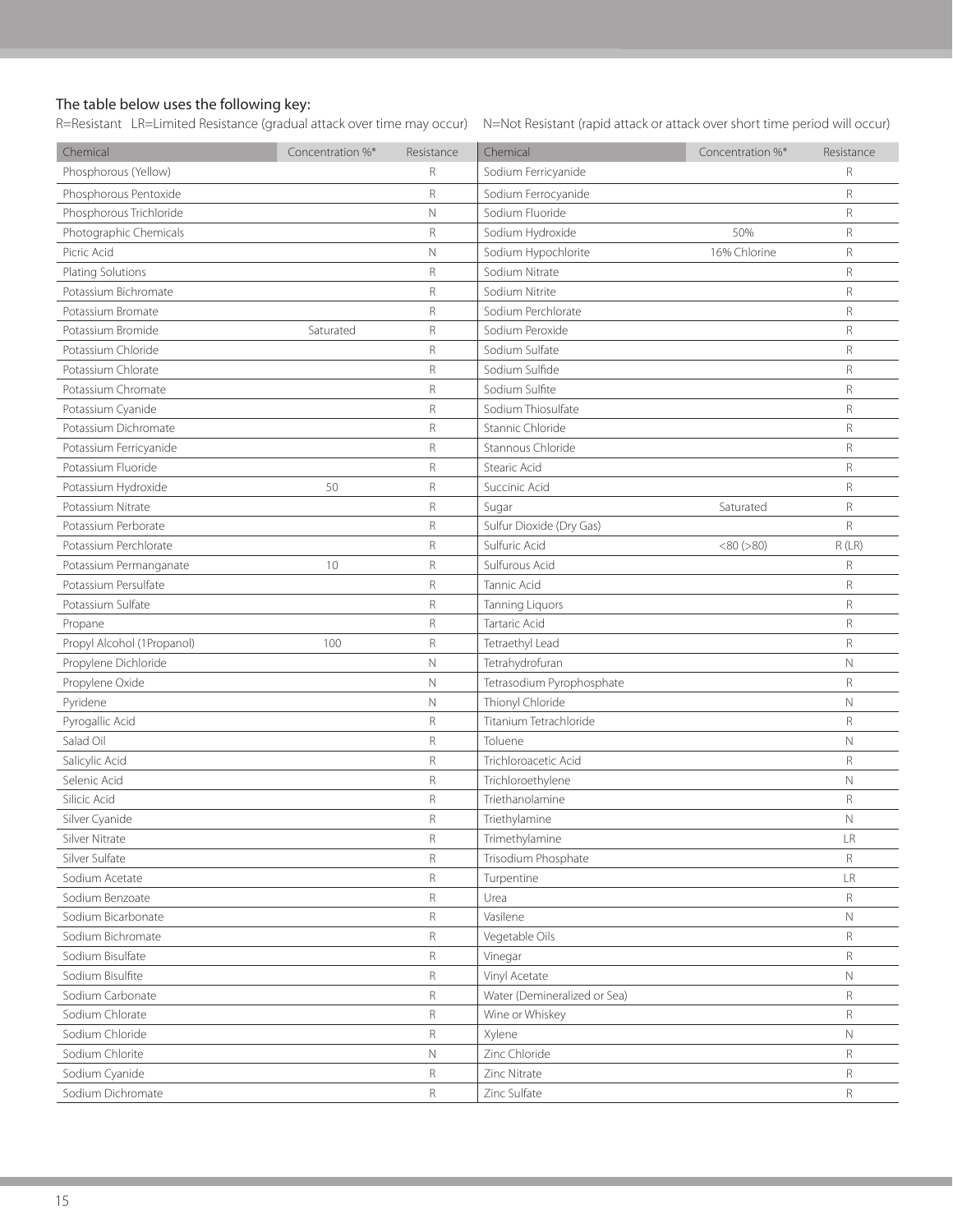# PALIGHT Physical Property Table:

Download a detailed copy of the PALIGHT Physical Properties Table for each respective product at the following URLs:

http://www.palramamericas.com/PalightPremium\_docs http://www.palramamericas.com/PalightEPS\_docs http://www.palramamericas.com/PalightOutdoor\_docs http://www.palramamericas.com/PalightTrimboard\_docs

## Recommended Uses and Restrictions

Please consult the relevant product and/or application information for this product within this guide, or in other related sales literature.

### PSDS Sheet

Download a detailed copy of the PSDS (use in place of MSDS Sheet) for PALIGHT at the following URL (Adobe Acrobat required): http://www.palram.com/Media/Doc/PALRAM\_PSDS\_Foamed\_PVC.pdf

### Further Information

Additional information on this product may be obtained by calling your PALRAM Sales or Customer Service Contact.

NOTES: